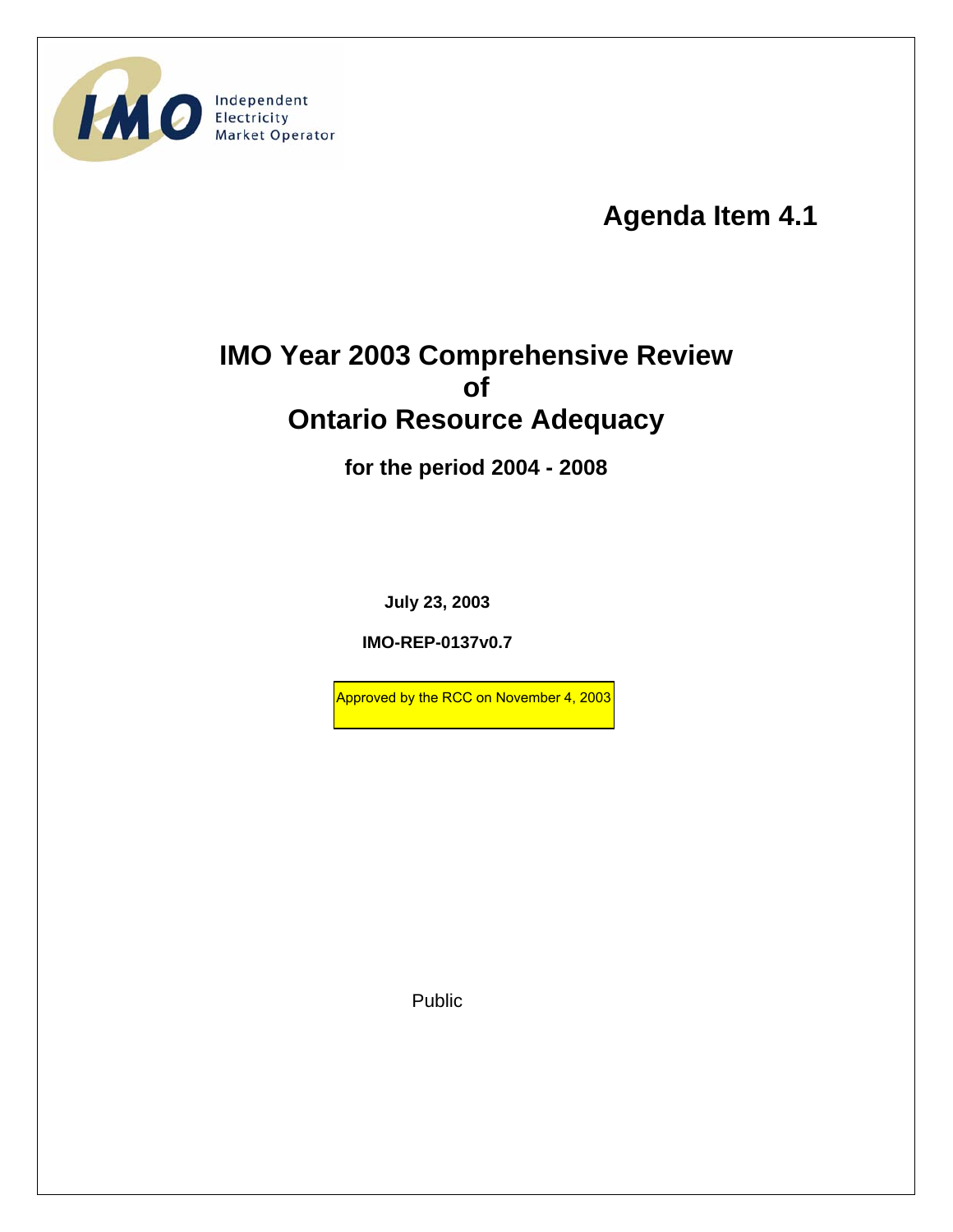This page intentionally left blank.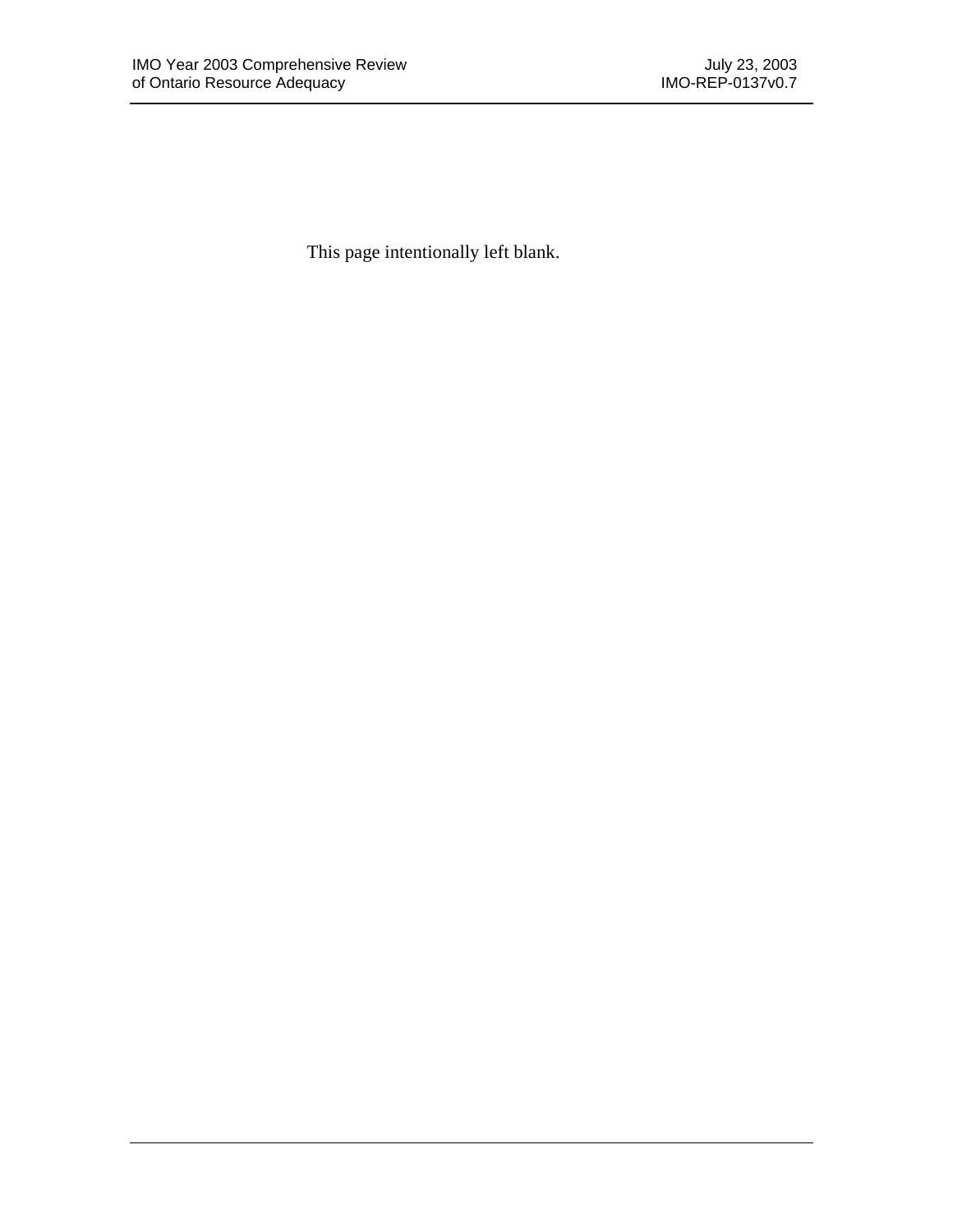### <span id="page-2-0"></span>**1.0 EXECUTIVE SUMMARY**

#### **1.1 Major Findings**

The Independent Electricity Market Operator (IMO) submits this report to the Northeast Power Coordinating Council (NPCC) in fulfillment of its obligation to conduct a comprehensive review of resource adequacy for the Ontario control area. This report supercedes the review conducted in 2000. The guidelines for the review are specified in the NPCC Document B-8 entitled, "*Guidelines for Area Review of Resource Adequacy"* (Revised: June 28, 2001).

For the first time in a comprehensive review for NPCC, the IMO determined Ontario's level of reliability used the Multi-Area Reliability Simulation (MARS) program, an approach which is already established with NYISO, ISO-NE and NPCC.

Since the last review, about 520 MW of incremental generation capacity has been completed in Ontario, consisting of a large gas-fired facility in southwestern Ontario and a small hydroelectric station in northeastern Ontario. In addition, the IMO has received proposals for 26 generating facilities totaling more than 8,700 MW of additional supply. However, construction has only begun on four of the proposed facilities (totaling 2,216 MW). For those projects that have not begun construction, the IMO considers there is insufficient basis for assuming a commitment to completing the facility. For that reason the IMO does not include these projects in its determination of reliability for this assessment. In April 2005, the IMO assumes the Lakeview Thermal Generating Station (1,148 MW) will cease generating electricity, in compliance with regulatory requirements.

This year's review demonstrates that additional Ontario electricity supply or demand response may be required under certain circumstances to meet the NPCC adequacy criterion throughout the fiveyear period and to reduce Ontario's dependency on supply from other jurisdictions. New generators and nuclear generators returning from long term outages will improve the reliability of the Ontario power system. If new generators currently under construction and nuclear generators returning from long-term outages are placed in service on schedule, and if additional generators are not retired or taken out of service on a long-term basis beyond those that have currently been identified to the IMO, the requirement for additional supply options could be pushed off toward the end of the study period. However, if the expected generation additions do not take place, or if additional generation is taken out of service, the timing of these requirements could be advanced significantly.

#### **1.2 Major Assumptions and Results**

This review covers the period from 2004 to 2008 inclusive. Major assumptions are summarized in Table 1.1 below: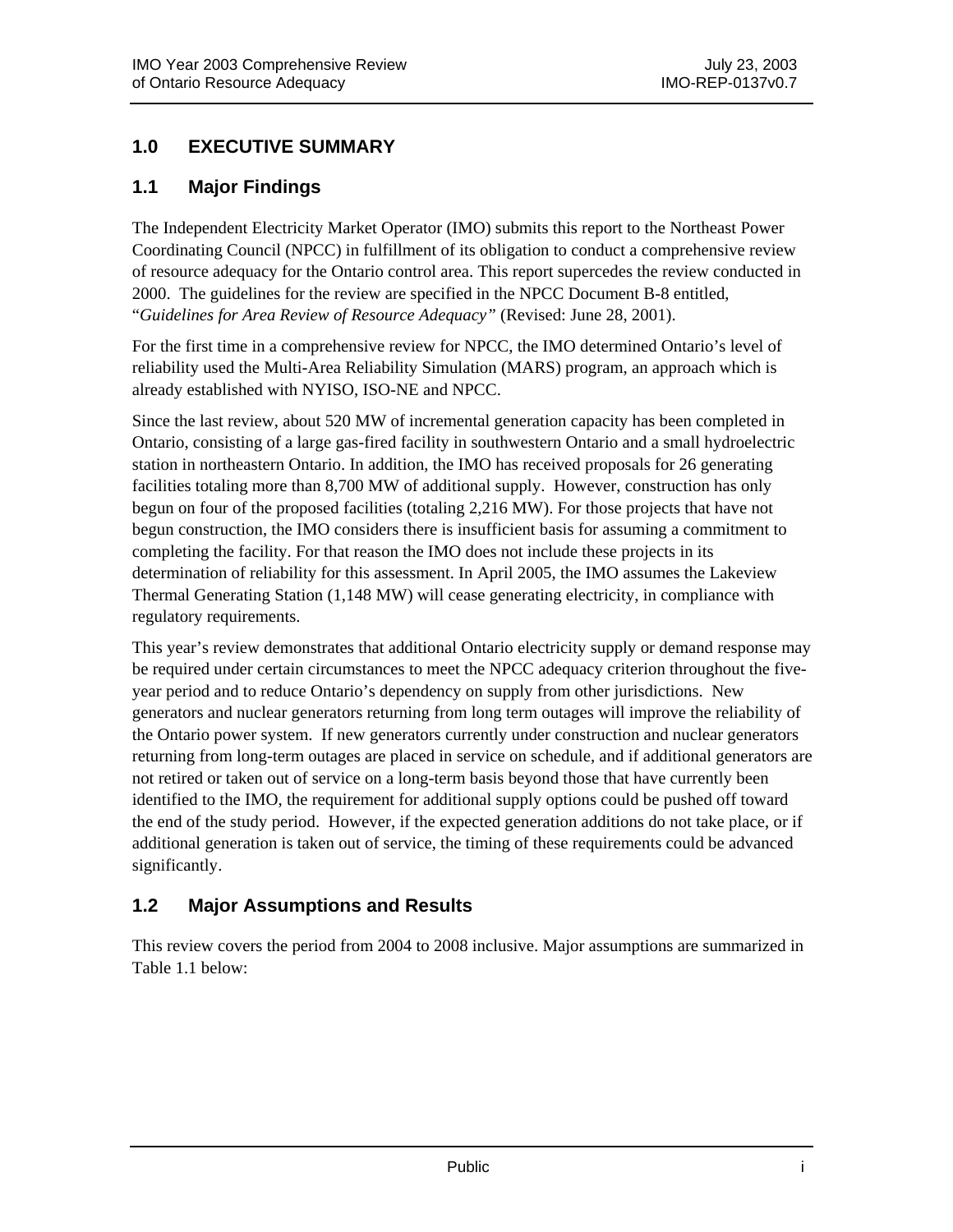| NPCC criterion of 1 day in 10 years, translated into an Loss                         |
|--------------------------------------------------------------------------------------|
| Of Load Expectation (LOLE) requirement of 0.1 days/year.                             |
| General Electric's MARS program                                                      |
| 8,760 hourly loads with forecast uncertainty                                         |
|                                                                                      |
| Median Demand Growth: about 1.0 % per annum.                                         |
| High Demand Growth: about 1.4 % per annum.                                           |
| <b>Base Scenario:</b>                                                                |
| 3,246 MW by the end of 2004.                                                         |
| an additional 515 MW by the end of 2005.                                             |
| a further addition of 515 MW by the end of 2006.                                     |
| <b>Sensitivity Scenario:</b>                                                         |
| 2,731 MW by the end of 2004.                                                         |
| 1,148 MW - April 2005                                                                |
| 1,500 MW modeled (tie capability = $4,000$ MW approx.)                               |
|                                                                                      |
| Outage plans modeled:                                                                |
| specific for 2004, as submitted by market                                            |
| participants                                                                         |
| generic for 2005-2008 based on forecast Planned                                      |
| Outage Factor (POF) from market participants                                         |
| and 10 years of planned outage history data                                          |
| Forced outages modeled:                                                              |
| based on forecast Equivalent Forced Outage                                           |
| Rate (EFOR) from market participants, 10 years                                       |
| of forced outage history data and NERC<br>Generating Availability Data System (GADS) |
| values                                                                               |
| Based on IMO normal system operating security limits.                                |
|                                                                                      |
|                                                                                      |

#### <span id="page-3-0"></span>**Table 1.1 Major Assumptions**

Two resource scenarios were considered for this study. Both incorporate the assumptions listed in Table 1.1 above:

- 1. The **Base Scenario** assumes that 3,246 MW of generation capacity additions will be placed in service by the end of 2004, with an additional 515 MW in 2005 and 515 MW in 2006.
- 2. The **Sensitivity Scenario** assumes that only 2,731 MW of generation capacity additions will be placed in service by the end of 2004.

The MARS calculations for the two scenarios were performed in up to three steps. In the first step, the calculations were performed with the assumptions listed above modeled in MARS. Where the resultant annual LOLE exceeded criterion, a second step was performed, wherein the generic outage plan was optimized by the model to yield the same number of planned outage days but distributed outside the summer peak demand period. In the few remaining instances where the LOLE was still exceeded additional capacity was modeled as interconnection assistance. The final step was repeated, with increasing amounts of capacity, until all annual LOLE values became less or equal to 0.1 days/year. MARS results after the first step calculations for the two scenarios are presented in Tables 1.2, 1.3, 1.4 and 1.5.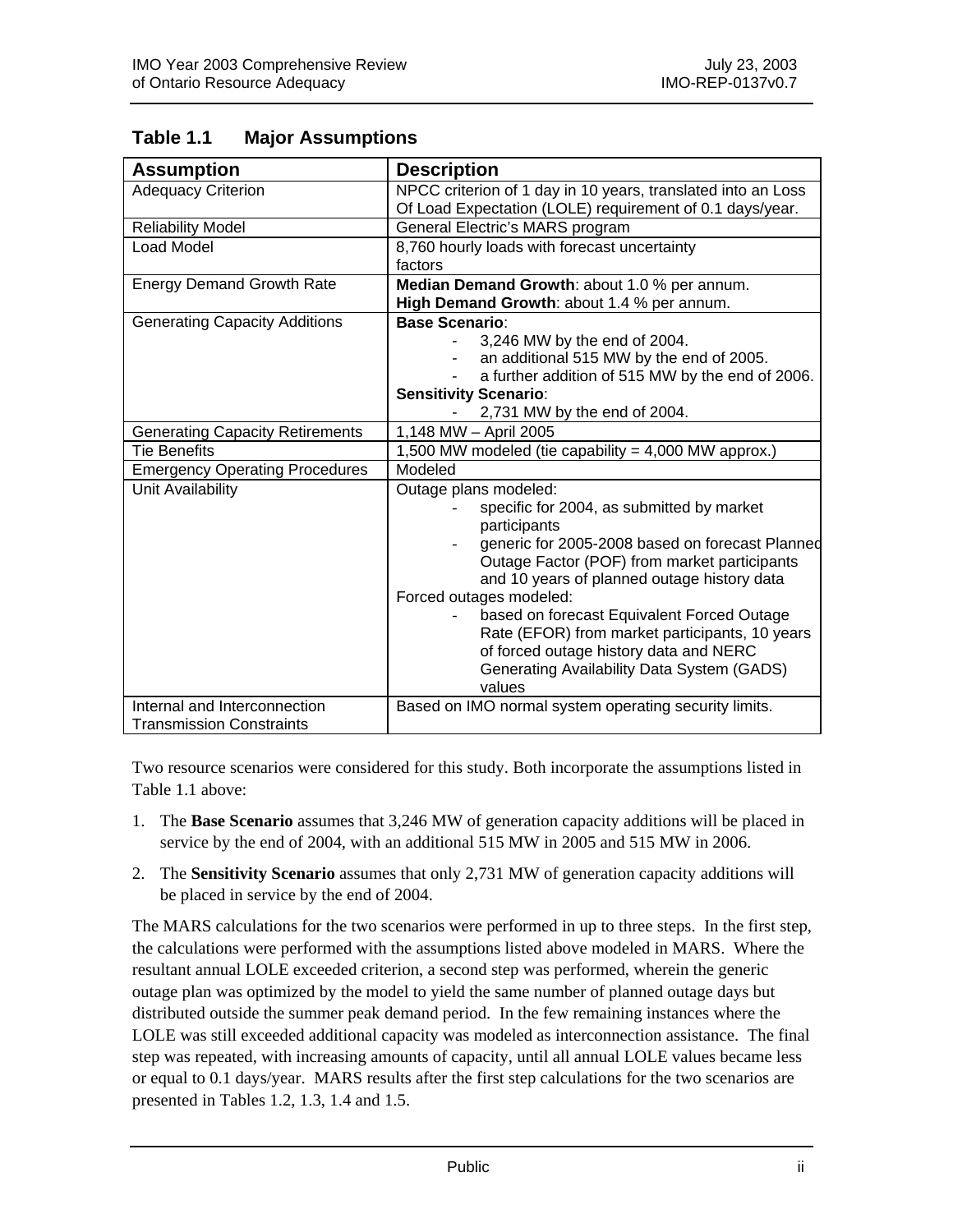#### <span id="page-4-0"></span>**Table 1.2 Annual LOLE Values – Base Scenario – Median Demand Forecast**

| Year | LOLE (days/year) |
|------|------------------|
| 2004 | 0.007            |
| 2005 | 0.017            |
| 2006 | 0.012            |
| 2007 | 0.021            |
| 2008 | 0.034            |

#### **Table 1.3 Annual LOLE Values – Sensitivity Scenario – Median Demand Forecast**

| Year | LOLE (days/year) |
|------|------------------|
| 2004 | 0.010            |
| 2005 | 0.063            |
| 2006 | 0.114            |
| 2007 | 0.266            |
| 2008 | 0.349            |

#### **Table 1.4 Annual LOLE Values – Base Scenario – High Demand Forecast**

| Year | LOLE (days/year) |
|------|------------------|
| 2004 | 0.015            |
| 2005 | 0.040            |
| 2006 | 0.042            |
| 2007 | 0.080            |
| 2008 | 0.129            |

#### **Table 1.5 Annual LOLE Values – Sensitivity Scenario – High Demand Forecast**

| Year | LOLE (days/year) |
|------|------------------|
| 2004 | 0.020            |
| 2005 | 0.127            |
| 2006 | 0.286            |
| 2007 | 0.681            |
| 2008 | 1.089            |

Under the Base Scenario (Tables 1.2 and 1.4), MARS results indicate that Ontario can expect to be in compliance with the NPCC resource adequacy criterion with no further action required except in 2008 under the high demand growth case. In the event Ontario experiences high demand growth over the five-year period, the risk level for 2008 can be reduced below the LOLE criterion of 0.1 days/year level (to an LOLE of 0.012 days/year) through a minor redistribution of some scheduled outages out of the summer months (June-August).

MARS results under the Sensitivity Scenario indicate that, starting in 2006 under median demand growth and 2005 under high demand growth, Ontario may expect to require additional supply, in order to meet the NPCC resource adequacy criterion. Following the second step of the MARS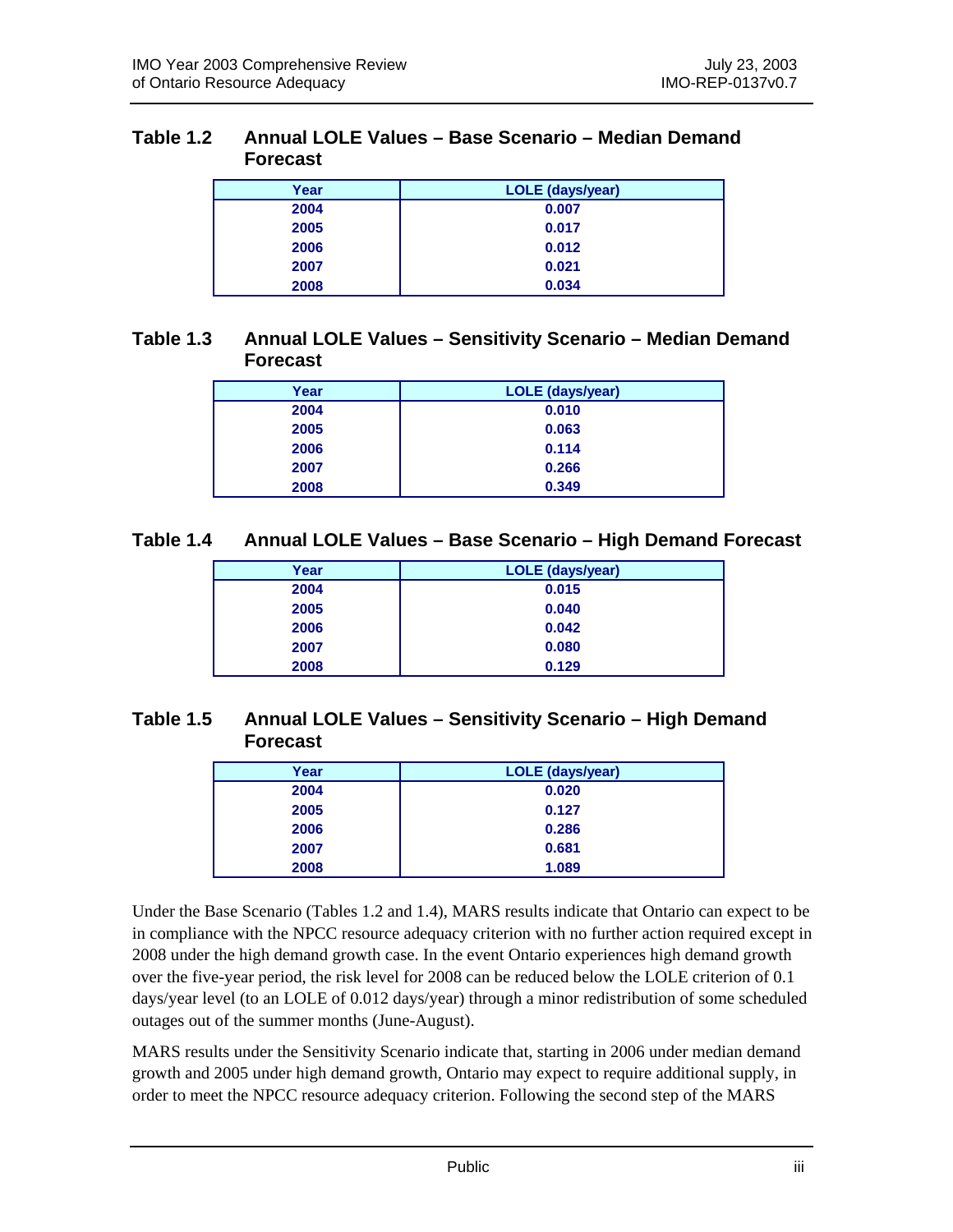calculation, with the generic outage plan assumptions modified to shift maintenance outages out of the summer months of June, July and August, the LOLE results indicate that compliance can be achieved through outage rescheduling in most cases. The two years of exception, 2007 and 2008, occur only under high demand growth assumptions, when a combination of outage rescheduling, generation additions, additional tie-benefit and/or demand response would be required to reduce the risk of insufficient supply below the target level for compliance. Approximately 500 MW of additional tie benefit, supply or demand responses would be required in conjunction with shifting all major outages out of June July and August. IMO, through its routine Outlooks, will closely monitor the situation in these later years, working proactively with stakeholders to achieve an appropriate longer-term response.

**- End of Section -**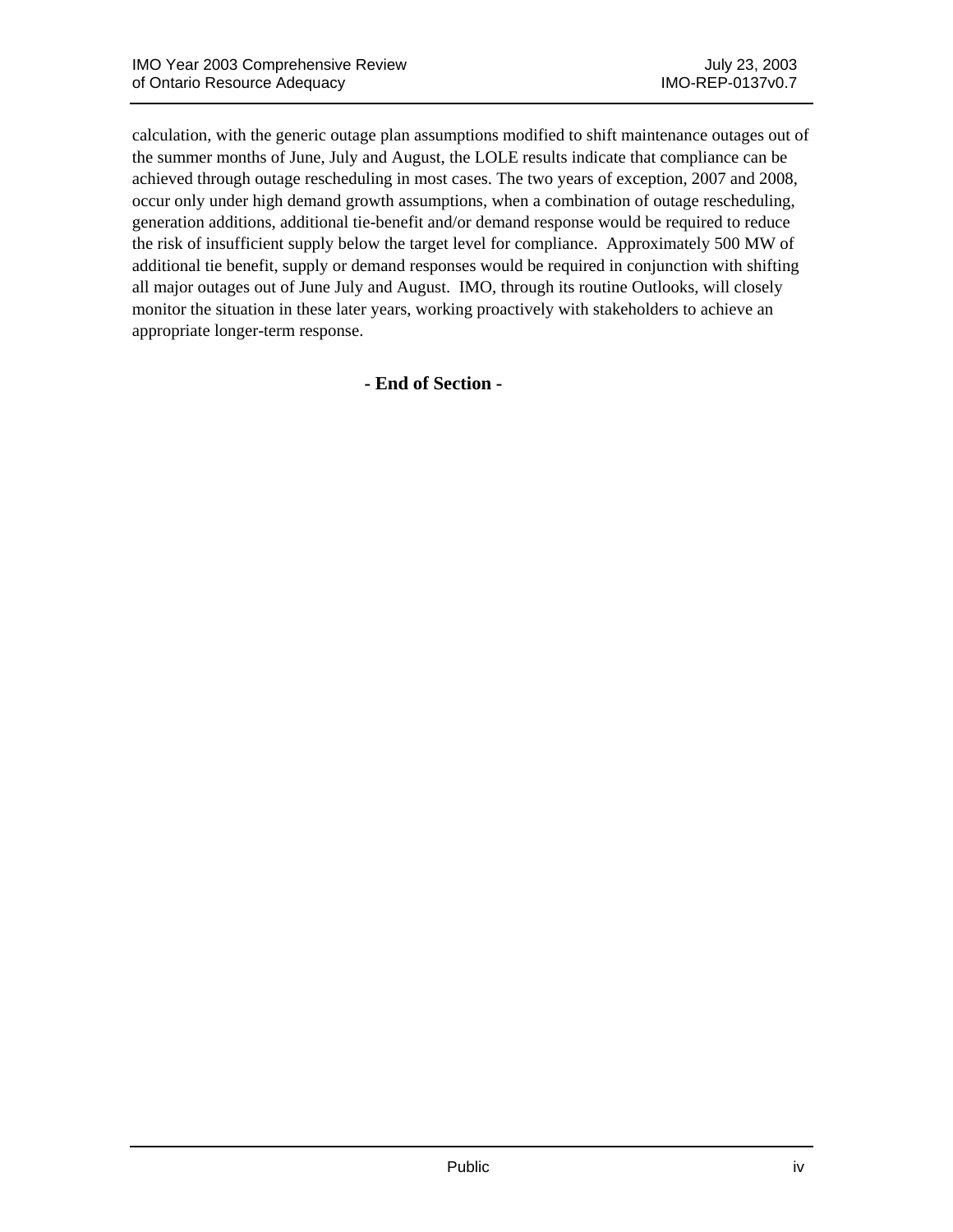# <span id="page-6-0"></span>**2.0 TABLE OF CONTENTS**

| 1.0                                                                             |  |
|---------------------------------------------------------------------------------|--|
| 1.1                                                                             |  |
| 1.2                                                                             |  |
|                                                                                 |  |
| 2.1                                                                             |  |
| 2.2                                                                             |  |
| 3.0                                                                             |  |
|                                                                                 |  |
| 3.1                                                                             |  |
| 3.2<br>3.2.1                                                                    |  |
| 3.2.2                                                                           |  |
| 3.2.3                                                                           |  |
| 4.0                                                                             |  |
|                                                                                 |  |
| 4.1<br>4.2                                                                      |  |
| 4.3                                                                             |  |
| 4.4                                                                             |  |
| 4.5                                                                             |  |
|                                                                                 |  |
| 5.0                                                                             |  |
| 5.1                                                                             |  |
| 5.1.1                                                                           |  |
| 5.1.2                                                                           |  |
| 5.2.1                                                                           |  |
| 5.2.2                                                                           |  |
| 5.3 CONTINGENCY MECHANISMS FOR MANAGING DEMAND AND RESOURCE UNCERTAINTIES 10    |  |
| 6.0                                                                             |  |
|                                                                                 |  |
| RELIABILITY IMPACTS OF FORECAST NET INSTALLED CAPACITY BY FUEL TYPE AND<br>6.1  |  |
| AVAILABLE MECHANISMS TO MITIGATE RELIABILITY IMPACTS OF CAPACITY MIX AND<br>6.2 |  |
|                                                                                 |  |
|                                                                                 |  |
|                                                                                 |  |
| 1.1                                                                             |  |
|                                                                                 |  |
|                                                                                 |  |
|                                                                                 |  |
| 1.2                                                                             |  |
|                                                                                 |  |
|                                                                                 |  |
|                                                                                 |  |
|                                                                                 |  |
|                                                                                 |  |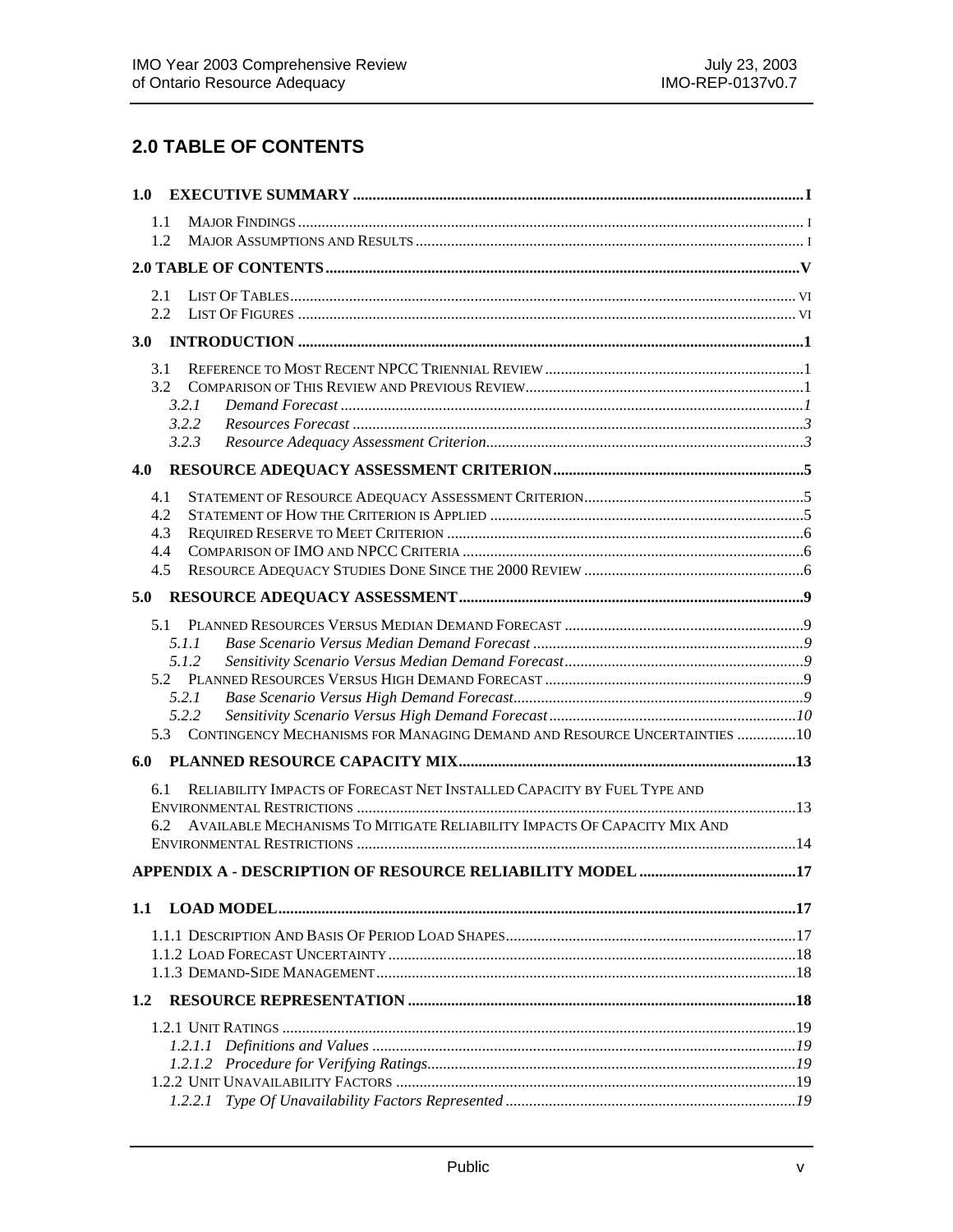<span id="page-7-0"></span>

| 1.3           |  |
|---------------|--|
| 1.4           |  |
| 1.5           |  |
| $1.6^{\circ}$ |  |
| 1.7           |  |
|               |  |

### **2.1 List Of Tables**

| TABLE 1.1 |                                                                         |  |
|-----------|-------------------------------------------------------------------------|--|
| TABLE 1.2 | ANNUAL LOLE VALUES - BASE SCENARIO - MEDIAN DEMAND FORECAST  III        |  |
| TABLE 1.3 | ANNUAL LOLE VALUES - SENSITIVITY SCENARIO - MEDIAN DEMAND FORECAST  III |  |
| TABLE 1.4 |                                                                         |  |
| TABLE 1.5 | ANNUAL LOLE VALUES - SENSITIVITY SCENARIO - HIGH DEMAND FORECAST  III   |  |
| TABLE 3.1 |                                                                         |  |
| TABLE 3.2 |                                                                         |  |
| TABLE 3.3 |                                                                         |  |
| TABLE 3.4 | COMPARISON OF AVAILABLE RESOURCE FORECASTS - SENSITIVITY SCENARIO3      |  |
| TABLE 4.1 |                                                                         |  |
| TABLE 5.1 |                                                                         |  |
| TABLE 5.2 | ANNUAL LOLE VALUES - SENSITIVITY SCENARIO - MEDIAN DEMAND FORECAST 9    |  |
| TABLE 5.3 |                                                                         |  |
| TABLE 5.4 | ANNUAL LOLE VALUES - SENSITIVITY SCENARIO - HIGH DEMAND FORECAST  10    |  |
| TABLE 6.1 |                                                                         |  |
| TABLE A.1 |                                                                         |  |
| TABLE A.2 |                                                                         |  |
| TABLE A.3 |                                                                         |  |
| TABLE A.4 |                                                                         |  |
| TABLE A.5 |                                                                         |  |
|           |                                                                         |  |

# **2.2 List Of Figures**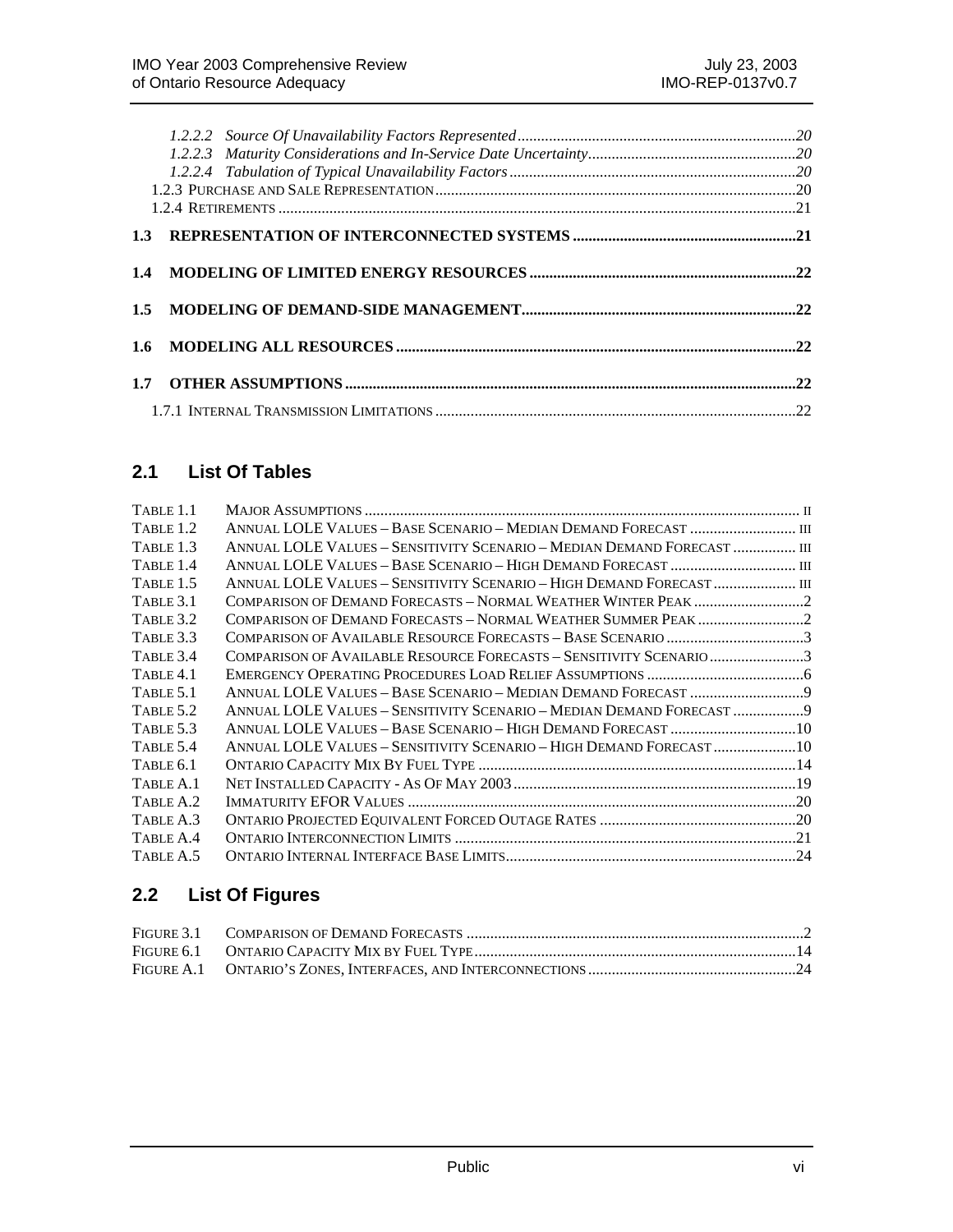### <span id="page-8-0"></span>**3.0 INTRODUCTION**

This report is the comprehensive area review of resource adequacy for Ontario, prepared by the Independent Electricity Market Operator (IMO) and submitted to the Northeast Power Coordinating Council (NPCC) in accordance with NPCC Document B-8, entitled "Guidelines for Area Review of Resource Adequacy" (revised June 28, 2001).

The IMO is a non-profit, regulated corporation without share capital established by the Ontario Electricity Act 1998, with its Directors appointed by the government. It is responsible for the day-to-day operation of Ontario's electricity system, and is responsible for enabling, administering and operating the competitive wholesale energy markets for the province.

The information presented in this report covers the period from 2004 to 2008.

#### **3.1 Reference to Most Recent NPCC Triennial Review**

The previous review was submitted by the IMO and was approved at the November 2000 meeting of the Reliability Coordinating Committee. Comparisons between this review and the November 2000, "IMO Year 2000 Triennial Review of Ontario Resource Adequacy" are contained in this report.

#### **3.2 Comparison of This Review and Previous Review**

### **3.2.1 Demand Forecast**

Tables 3.1, 3.2 and Figure 3.1 display the winter/summer peak demand forecast in both the 2000 and 2003 reviews. The values forecast in this 2003 review are based on a forecast of the normal weather probability distribution of the demand in each week of the year. The values shown are the 60-minute normal weather peak demands forecast under a median demand growth scenario, as well as under a high demand growth scenario. Similar to the median demand growth scenario, the high demand growth scenario has its own normal weather probability distribution function. The difference between the two scenarios is driven by economic factors, which are provided in Appendix 1.1. The distribution represents weather conditions based on the last 30 years of record. The 2000 forecast values were similarly based on a weekly normalization under median and high growth scenarios. However, the reported peak demands in 2000 were 20-minute values. Besides the change in peak demand reporting format, differences between the two forecasts arise for two main reasons. First, in 2001, the IMO switched from using a modified Ontario Power Generation forecast to using a new forecasting model, Metrix ND, populated with IMO forecast data. Second, the underlying economic projections between the two forecasts have changed over the past two years. The net result is similar year-over-year growth rates but with different initial starting points, especially for the median demand growth scenario.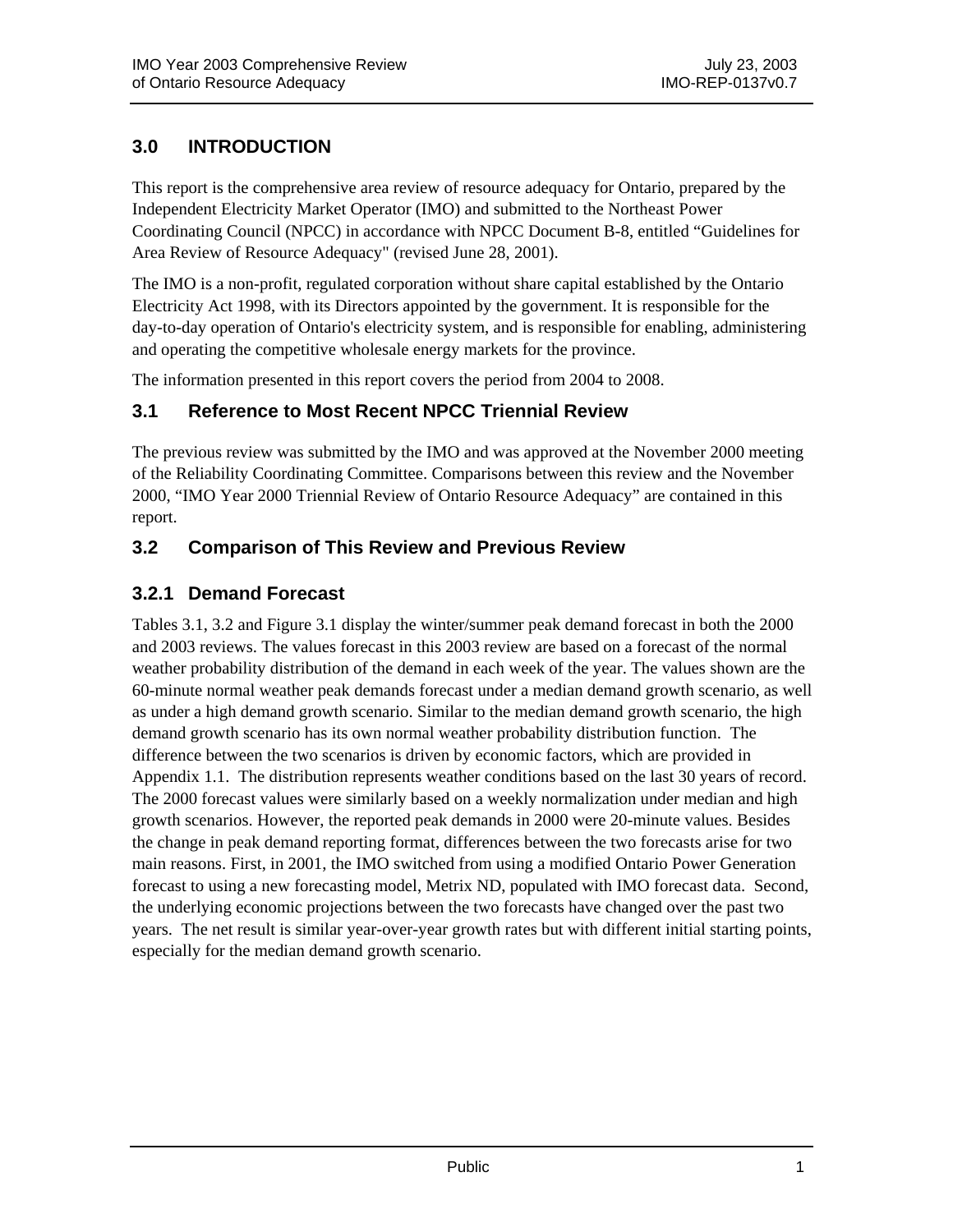#### <span id="page-9-0"></span>**Table 3.1 Comparison of Demand Forecasts – Normal Weather Winter Peak**

|                    | <b>Normal Weather Winter Peak</b> |                             |                           |             |
|--------------------|-----------------------------------|-----------------------------|---------------------------|-------------|
| Year               |                                   | <b>Median Demand Growth</b> | <b>High Demand Growth</b> |             |
|                    | 2000 Review                       | 2003 Review                 | 2000 Review               | 2003 Review |
| 2004               | 23,205                            | 24,112                      | 24,047                    | 24,420      |
| 2005               | 23,338                            | 24,233                      | 24,377                    | 24,690      |
| 2006               | 23,532                            | 24,422                      | 24,772                    | 24,977      |
| 2007               | 23,739                            | 24,603                      | 25,193                    | 25,240      |
| 2008               | 23,903                            | 24,808                      | 25,572                    | 25,523      |
| <b>Average</b>     | 0.74%                             | 0.71%                       | 1.55%                     | 1.11%       |
| <b>Growth Rate</b> |                                   |                             |                           |             |

#### **Table 3.2 Comparison of Demand Forecasts – Normal Weather Summer Peak**

|                                      | <b>Normal Weather Summer Peak</b> |             |             |                           |
|--------------------------------------|-----------------------------------|-------------|-------------|---------------------------|
| Year                                 | <b>Median Demand Growth</b>       |             |             | <b>High Demand Growth</b> |
|                                      | 2000 Review                       | 2003 Review | 2000 Review | 2003 Review               |
| 2004                                 | 22,627                            | 24,014      | 23,964      | 24,369                    |
| 2005                                 | 22,795                            | 24,360      | 24,413      | 24,845                    |
| 2006                                 | 23,048                            | 24,689      | 24,965      | 25,275                    |
| 2007                                 | 23,327                            | 25,005      | 25,559      | 25,672                    |
| 2008                                 | 23,737                            | 25,326      | 26,320      | 26,072                    |
| <b>Average</b><br><b>Growth Rate</b> | 1.20%                             | 1.34%       | 2.37%       | 1.70%                     |

#### **Figure 3.1 Comparison of Demand Forecasts**

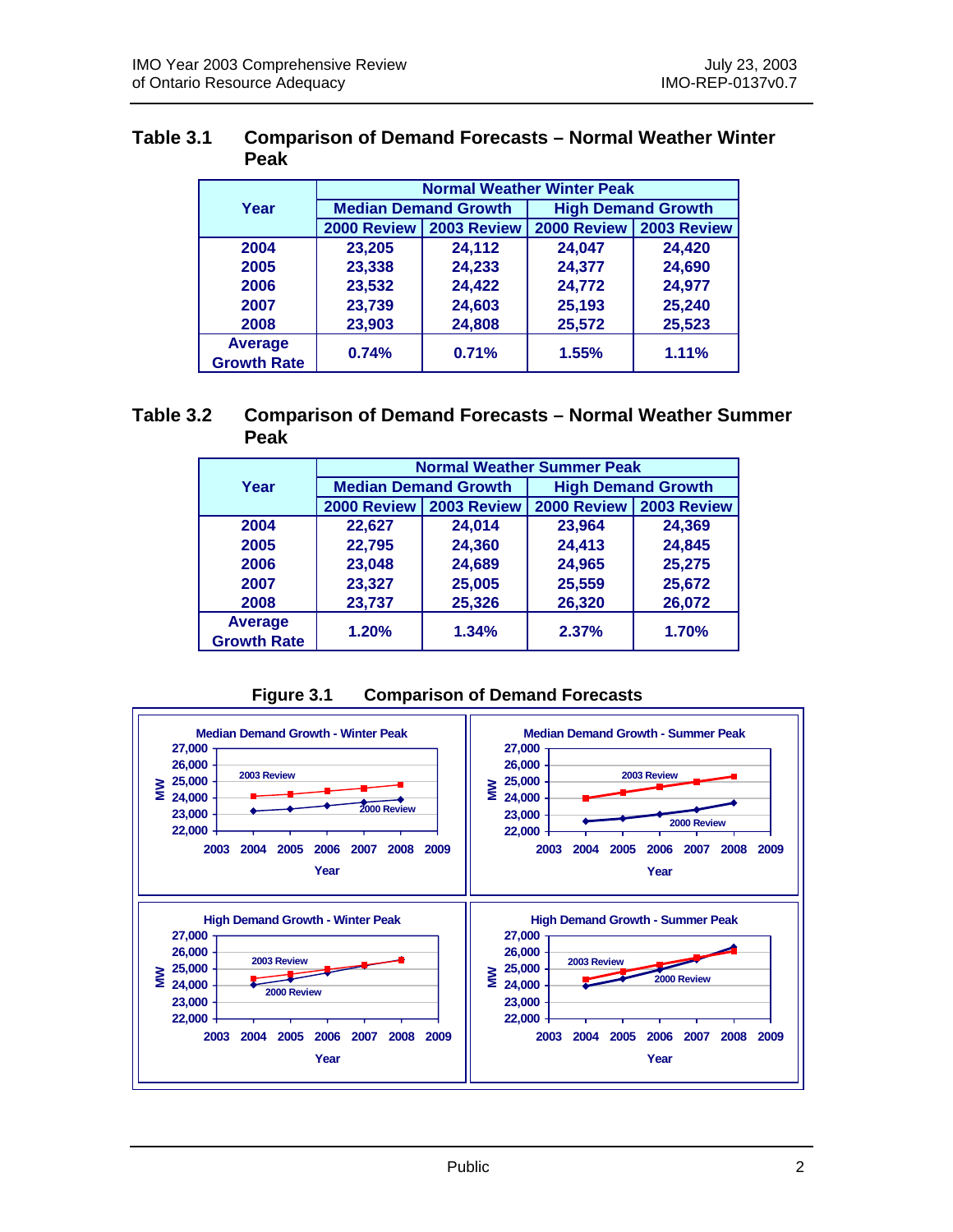### <span id="page-10-0"></span>**3.2.2 Resources Forecast**

Tables 3.3 and 3.4 indicate the resources forecast to be available to the Ontario system at the time of the seasonal peaks assumed for this review and for the 2000 review. The IMO's current forecast of available resources under the Base Scenario is higher than the 2000 forecast, due mainly to additional nuclear capacity which was not anticipated in 2000. Under the Sensitivity Scenario the current forecast of available resources is slightly lower than the 2000 forecast, starting mid-2005, due mainly to more conservative assumptions for nuclear units returning to service from lay-up. Both scenarios for the 2003 review are influenced by the assumed retirement of 1,148 MW of generating capacity in April 2005. The expectation of this retirement, which developed in 2001, was not considered in the 2000 review.

|      |             | <b>Winter Peak</b> |            | <b>Summer Peak</b> |             |                   |
|------|-------------|--------------------|------------|--------------------|-------------|-------------------|
| Year | 2000 Review | 2003 Review        | Difference | 2000 Review        | 2003 Review | <b>Difference</b> |
| 2004 | 28,664      | 29,112             | 448        | 28,354             | 30,620      | 2,266             |
| 2005 | 28,664      | 29,838             | 1.174      | 28,354             | 29,142      | 788               |
| 2006 | 28,664      | 29,350             | 686        | 28,354             | 29,695      | 1,341             |
| 2007 | 28,664      | 30,156             | 1.492      | 28,354             | 29,731      | 1.377             |

**2008 28,664 29,894 1,230 28,354 29,602 1,248**

#### **Table 3.3 Comparison of Available Resource Forecasts – Base Scenario**

#### **Table 3.4 Comparison of Available Resource Forecasts – Sensitivity Scenario**

|      | <b>Winter Peak</b> |             |                   | <b>Summer Peak</b> |             |                   |
|------|--------------------|-------------|-------------------|--------------------|-------------|-------------------|
| Year | 2000 Review        | 2003 Review | <b>Difference</b> | 2000 Review        | 2003 Review | <b>Difference</b> |
| 2004 | 28,664             | 29.112      | 448               | 28.354             | 30,105      | 1,751             |
| 2005 | 28,664             | 29,323      | 659               | 28,354             | 28,112      | $-242$            |
| 2006 | 28,664             | 28,320      | $-344$            | 28,354             | 28,150      | $-204$            |
| 2007 | 28,664             | 28,611      | $-53$             | 28,354             | 28,186      | $-168$            |
| 2008 | 28,664             | 28,349      | $-315$            | 28,354             | 28,057      | $-297$            |

#### **3.2.3 Resource Adequacy Assessment Criterion**

For both the 2000 and the current review, the IMO used the assessment criterion described in Section 4.1, which is the same as the NPCC resource adequacy criterion.

**- End of Section -**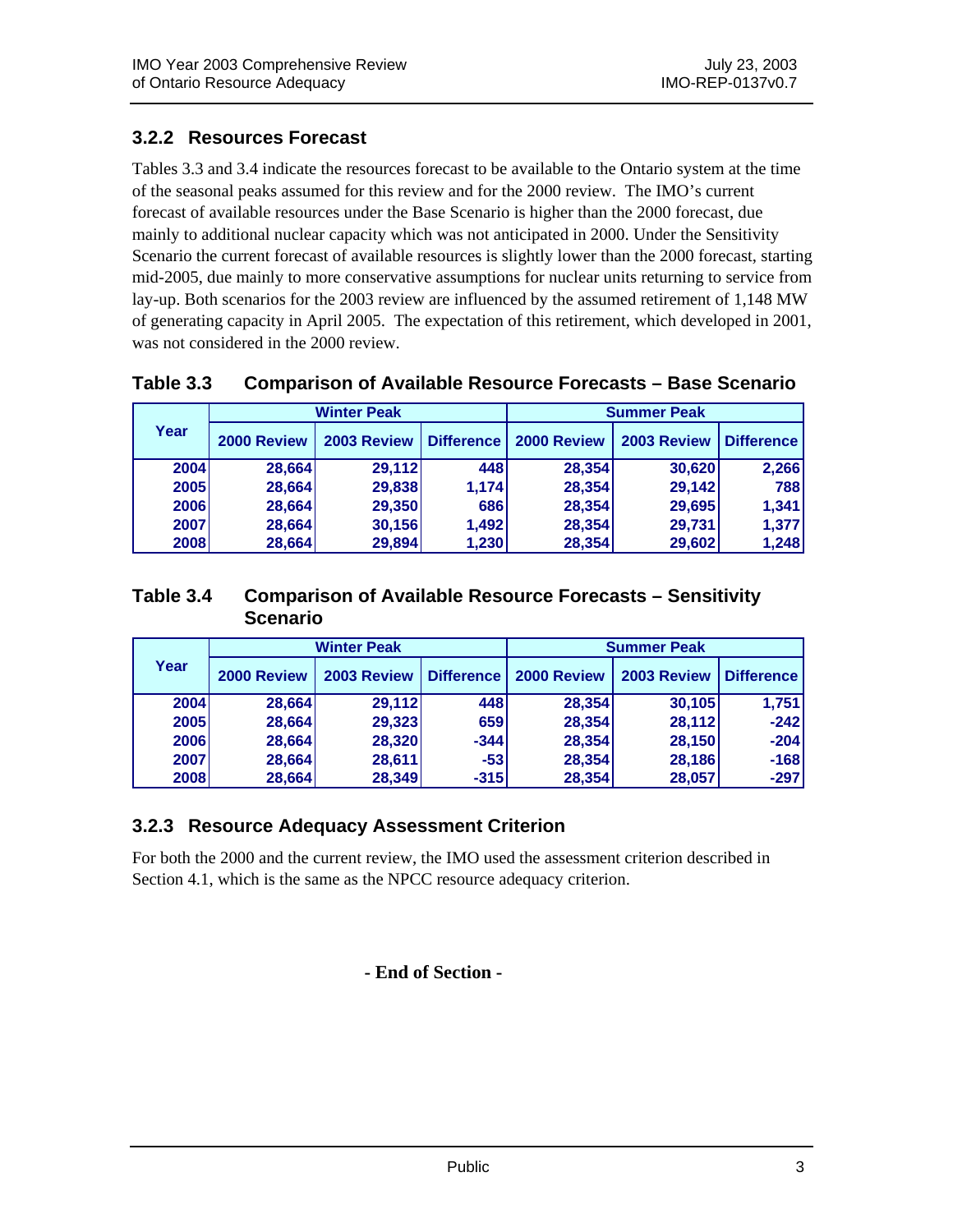This page intentionally left blank.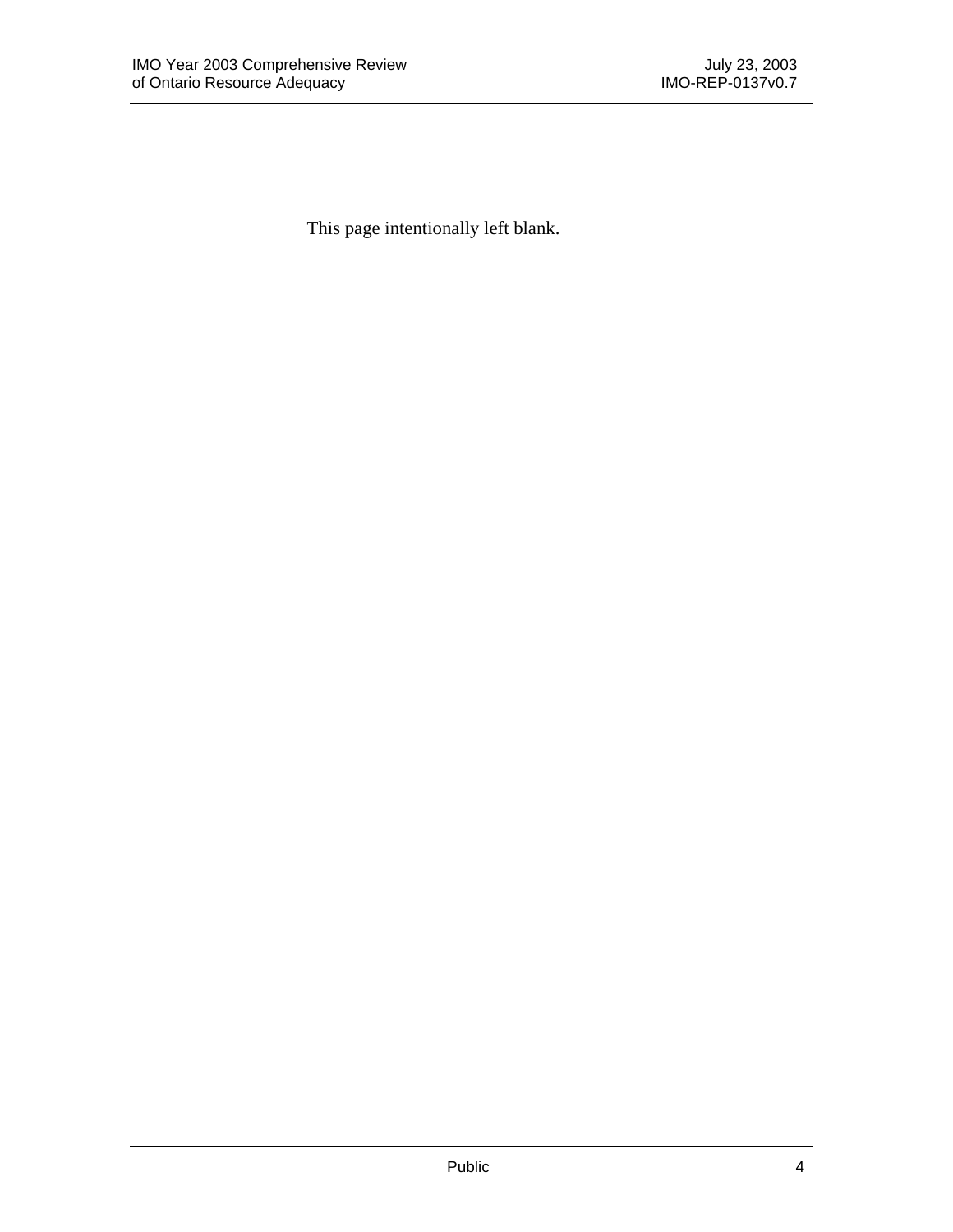### <span id="page-12-0"></span>**4.0 RESOURCE ADEQUACY ASSESSMENT CRITERION**

#### **4.1 Statement of Resource Adequacy Assessment Criterion**

The IMO uses the NPCC resource adequacy criterion from Document A-2 to assess the adequacy of resources in the Ontario control area:

"… resources will be planned in such a manner that, after due allowance for scheduled outages and deratings, forced outages and deratings, assistance over interconnections with neighboring Areas and regions, and capacity and/or load relief from available operating procedures, the probability of disconnecting non-interruptible customers due to resource deficiencies, on the average, will be no more than once in ten years ".

The IMO reports on resource adequacy relative to an NPCC-accepted variation of this criterion, which considers a Loss of Load Expectation of not more than 0.1 days per year. This modified criterion is expected to be formalized in the next version of Document A-2.

#### **4.2 Statement of How the Criterion is Applied**

The reliability standard is used to assess the adequacy of available generating resources needed to supply the Ontario Area on an ongoing basis, to identify periods of potential resource deficiency.

Consideration is given to Ontario's interconnections with Manitoba, Minnesota, Québec, New York and Michigan and the resultant tie-benefits which can be assumed. Scheduled and forced outages to Ontario generators are assessed based on explicit outage submissions by generator owners and more generalized planned outage factors.

Load relief actions that will be taken by the IMO to deal with a potential shortfall in reserve in the operating time frame are summarized below. Load relief from these actions is considered to be constant over the five-year period. It should also be noted that while the list below provides the anticipated order of the control actions, the IMO may initiate control actions at any point in the hierarchy list, and may alter the order in which the control actions are implemented, depending on the specific circumstances. These actions include the following:

- reject outage applications, revoke approved outages, recall outages;
- issue general or public appeal;
- constrain dispatch of resources;
- discontinue commissioning tests;
- dispatch emergency generation (if available);
- purchase emergency energy and request emergency assistance;
- disregard 30-minute operating reserve requirement;
- recall exports;
- implement 3% voltage reduction;
- disregard high-risk limits;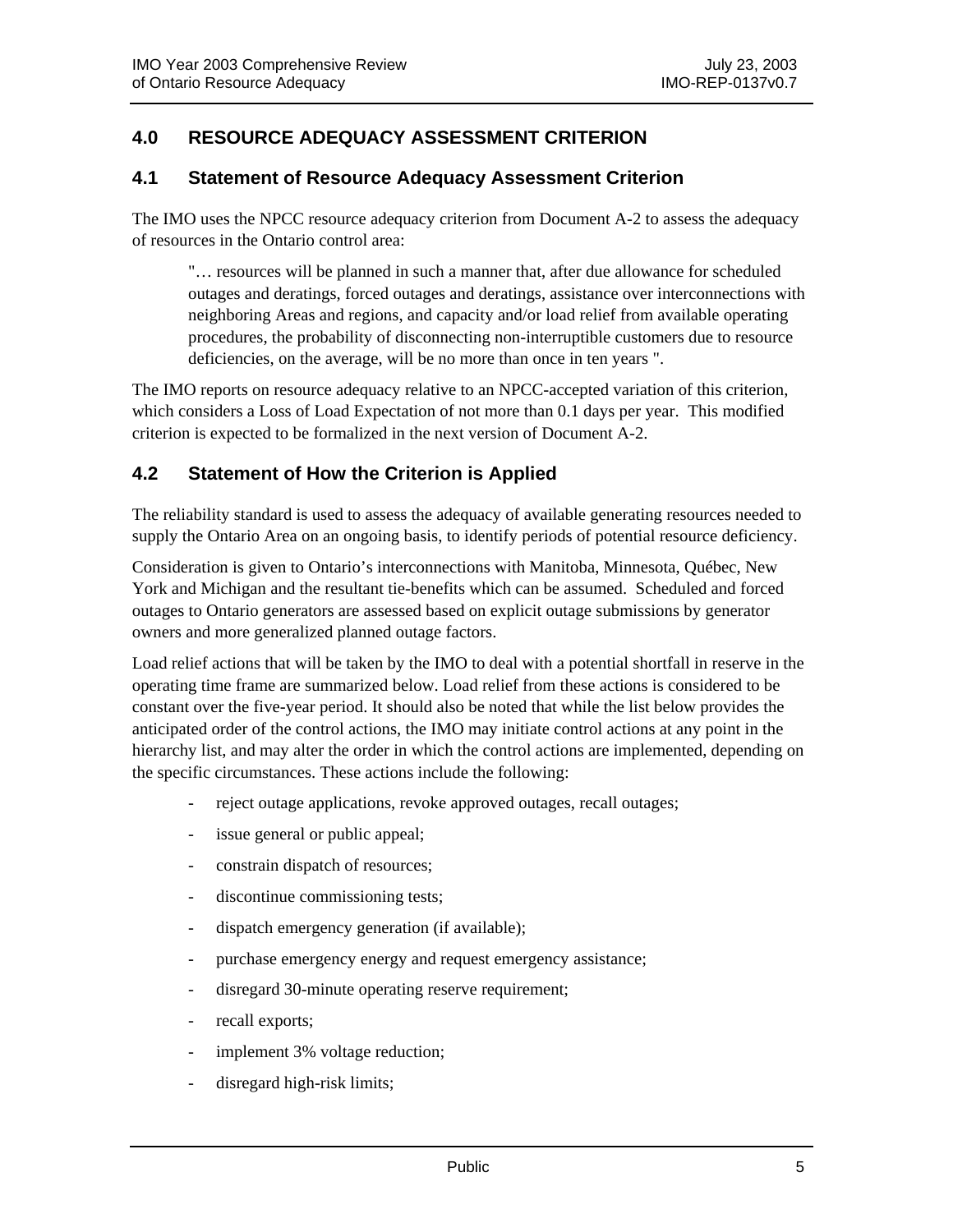- <span id="page-13-0"></span>- disregard 10-minute operating reserve requirement;
- implement 5% voltage reduction;
- implement environmental variances;
- operate to emergency condition limits;
- implement Emergency Demand Response Program (if available);
- curtail non-dispatchable load (emergency block or rotational load shedding).

Most of these actions are modeled in the MARS program by evaluating the daily Loss of Load Expectation (LOLE) at various margin states. Table 4.1 summarizes the assumptions regarding the load relief from emergency operating procedures used for this study. Several of the categories above have been aggregated for modeling purposes.

#### **Table 4.1 Emergency Operating Procedures Load Relief Assumptions**

| <b>IEOP Action</b>                              | <b>Load Relief</b><br><b>MW</b> |
|-------------------------------------------------|---------------------------------|
| <b>Price-Sensitive Demand / Utility Surplus</b> | 450                             |
| <b>IZero 30-min Reserves</b>                    | 441                             |
| <b>Voltage Reduction</b>                        | 580                             |
| <b>Zero 10-min Reserves</b>                     | 1,139                           |
| <b>General Public Appeals</b>                   | 200                             |

#### **4.3 Required Reserve to Meet Criterion**

For the purposes of this study, the adequacy of Ontario's existing and planned resources is assessed through calculation of the annual LOLE under all four combinations of resource and demand scenarios, and comparison with the 0.1 days/year target prescribed by the NPCC resource adequacy criterion. In this review, an interconnection tie benefit of 1,500 MW was assumed to be available to Ontario for the five-year period under study.

In IMO's latest annual 10-Year Outlook (IMO\_REP\_0097), the IMO stipulates reserve requirements for Ontario based on calculations from the IMO's Load and Capacity (L&C) Program. Generation reserve requirements are estimated on a weekly basis; for the five-year period under study, reserve requirements range from 12% to 17% at the time of the seasonal peaks. Higher reserve requirements, up to almost 22%, occur during milder periods which have greater load forecast uncertainty and higher maintenance levels than the peak periods.

#### **4.4 Comparison of IMO and NPCC Criteria**

The IMO's reliability criterion for this review is the same as the NPCC criterion.

#### **4.5 Resource Adequacy Studies Done Since the 2000 Review**

Adequacy assessments produced by the IMO since the last Area review include numerous 18-Month Outlooks published since the beginning of 2002 on a quarterly basis (semi-annually prior to 2002), and three 10-Year Outlooks published by April of each year since 2001. All of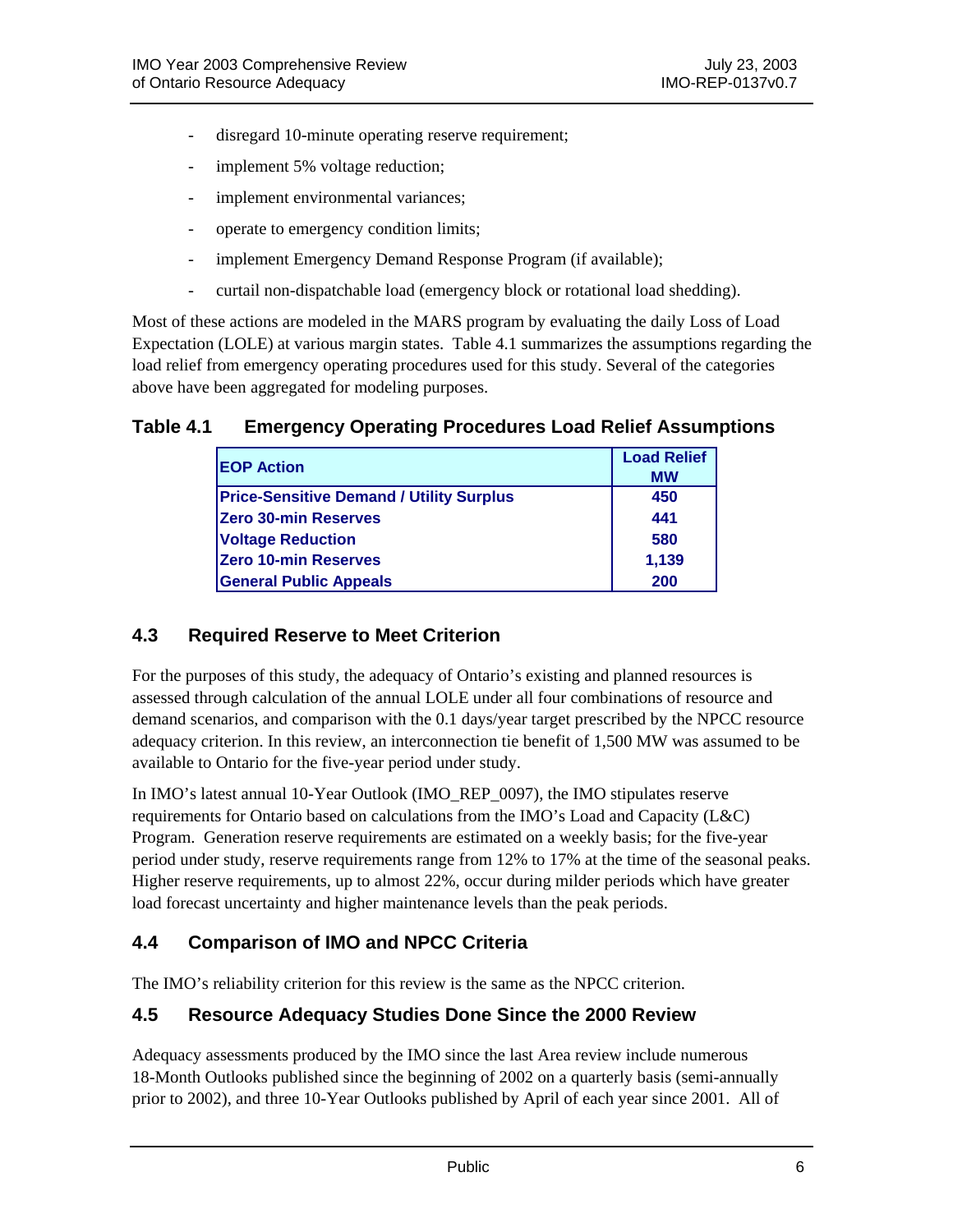these reports, available on the IMO web site ([www.theIMO.com\)](http://www.theimo.com)/), were submitted to the Minister of Energy and the Ontario Energy Board to meet the requirements of the Ontario Market Rules. Results of the IMO's latest 10-Year Outlook form the basis for this review and are included herein where appropriate.

**- End of Section -**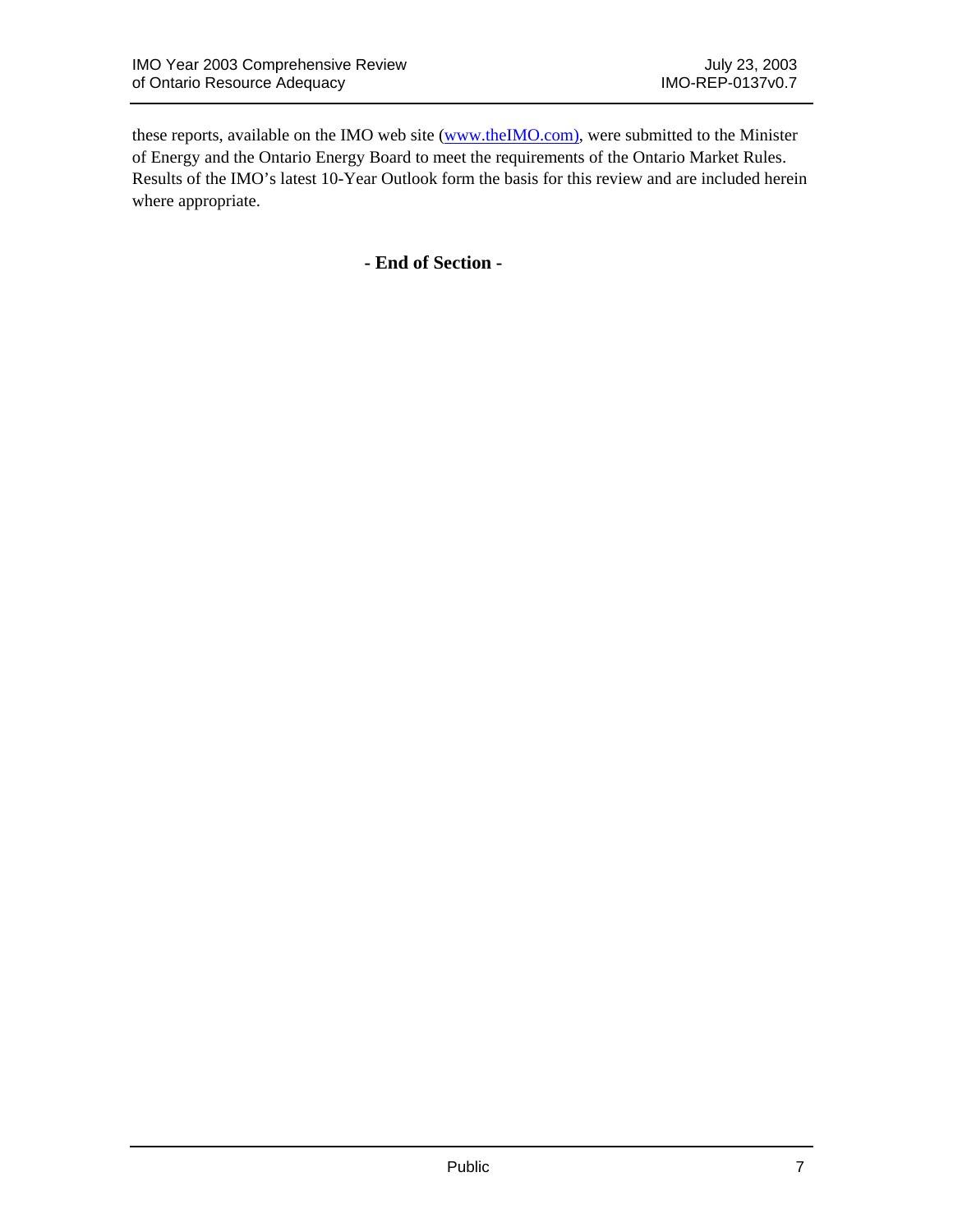This page intentionally left blank.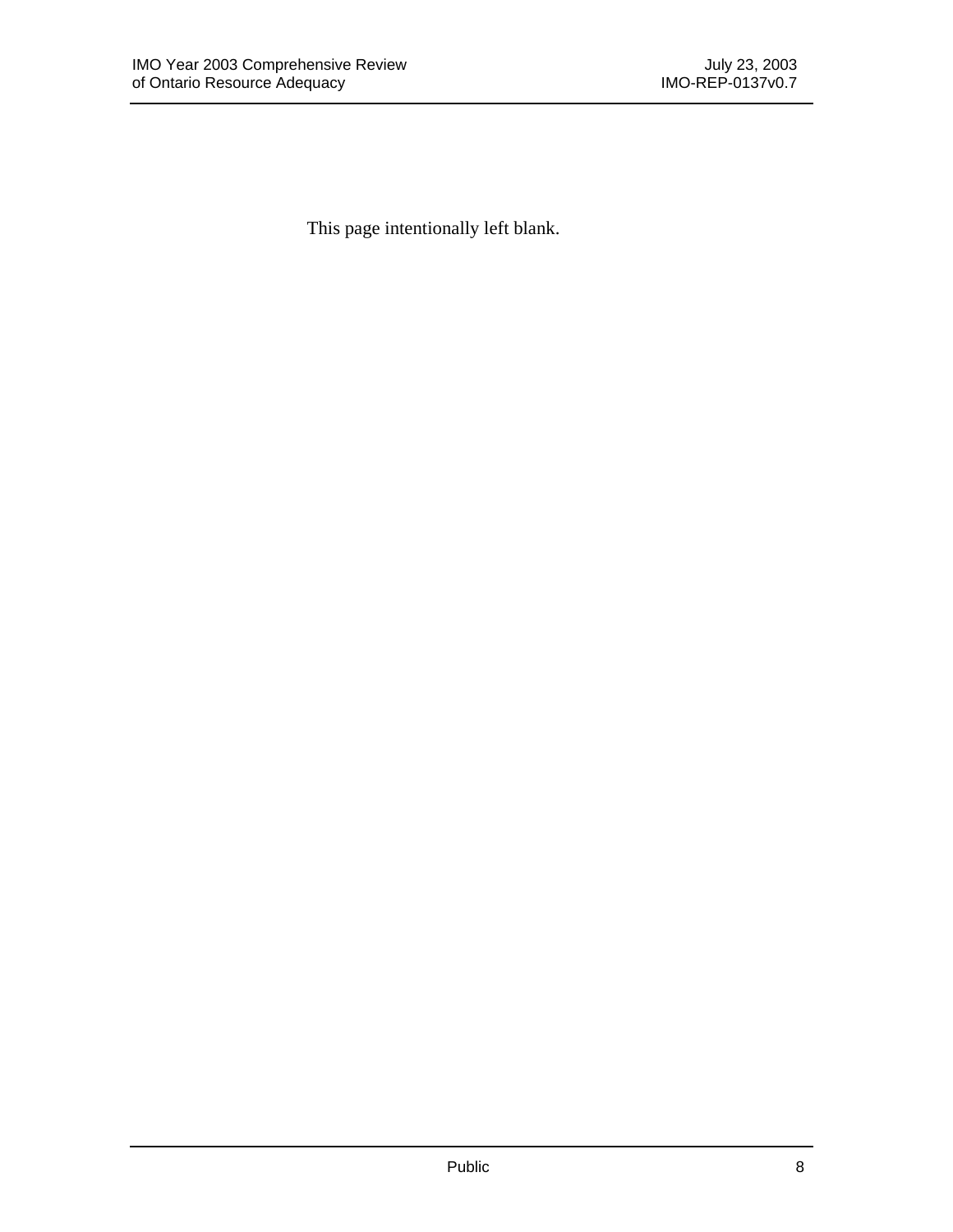### <span id="page-16-0"></span>**5.0 RESOURCE ADEQUACY ASSESSMENT**

#### **5.1 Planned Resources Versus Median Demand Forecast**

On average over the forecast period, Ontario electrical energy demand is expected to increase by about 1.0% annually under the median demand forecast.

#### **5.1.1 Base Scenario Versus Median Demand Forecast**

Table 5.1 shows that under the Base Scenario and median demand growth assumptions Ontario will have adequate resources to meet the NPCC criterion through 2008.

#### **Table 5.1 Annual LOLE Values – Base Scenario – Median Demand Forecast**

| Year | LOLE (days/year) |
|------|------------------|
| 2004 | 0.007            |
| 2005 | 0.017            |
| 2006 | 0.012            |
| 2007 | 0.021            |
| 2008 | 0.034            |

#### **5.1.2 Sensitivity Scenario Versus Median Demand Forecast**

Table 5.2 shows that under the Sensitivity Scenario and median demand growth assumptions Ontario may have to secure additional resources as early as 2006, in order to meet the NPCC criterion through 2008. Following the second step of the MARS calculations, with the generic outage plan assumptions modified to shift maintenance outages out of the summer months of June, July and August, results indicate that compliance can be achieved through outage rescheduling (LOLE  $_{\text{adiusted}}$  = 0.049 days/year in 2008).

#### **Table 5.2 Annual LOLE Values – Sensitivity Scenario – Median Demand Forecast**

| Year | LOLE (days/year) |
|------|------------------|
| 2004 | 0.010            |
| 2005 | 0.063            |
| 2006 | 0.114            |
| 2007 | 0.266            |
| 2008 | 0.349            |

#### **5.2 Planned Resources Versus High Demand Forecast**

On average over the forecast period, Ontario electrical energy demand is expected to increase by about 1.4% annually under the high demand forecast.

#### **5.2.1 Base Scenario Versus High Demand Forecast**

Under the Base Scenario and high demand growth assumptions, the MARS calculation results shown in Table 5.3 indicate that Ontario will have adequate resources to meet the NPCC criterion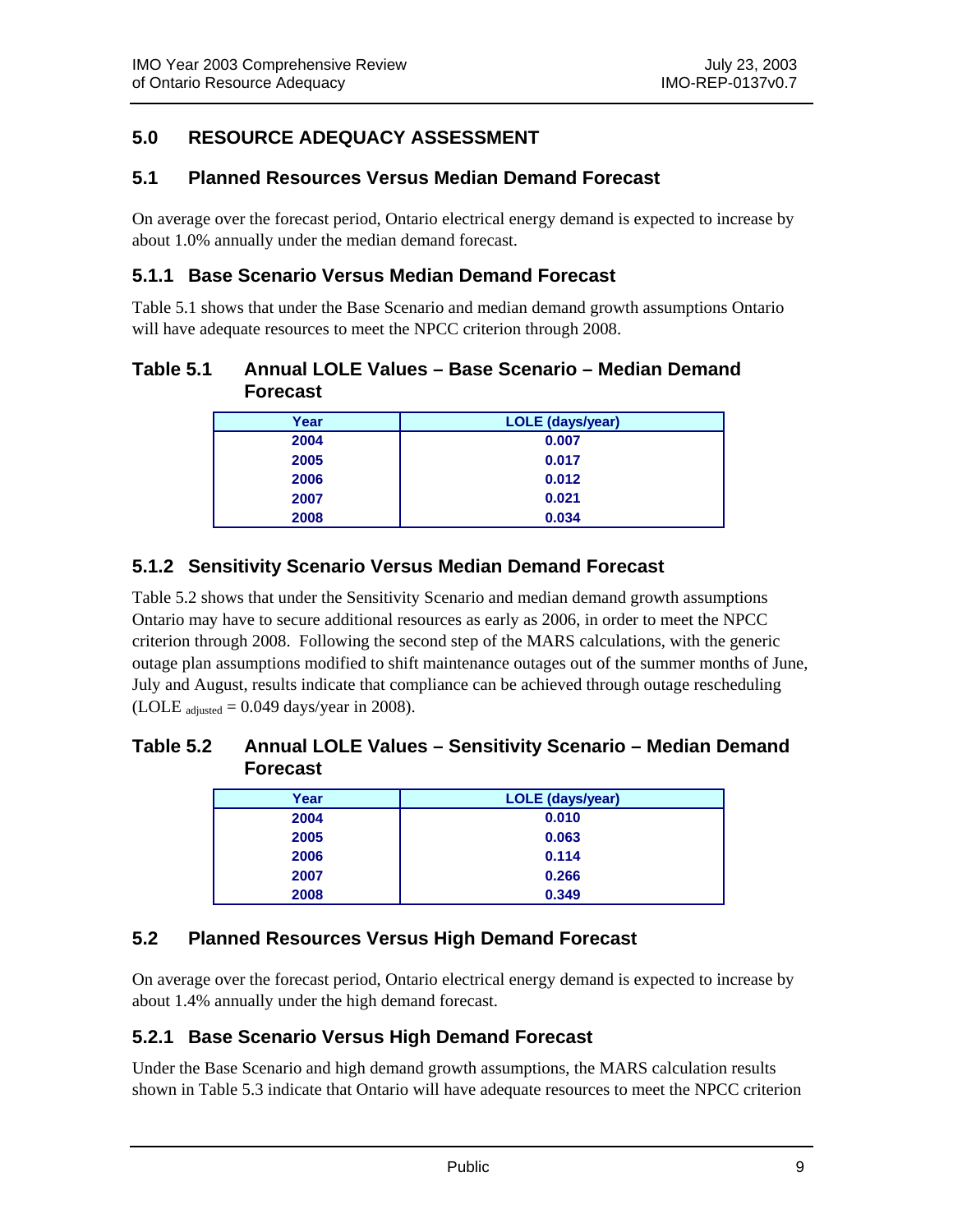<span id="page-17-0"></span>through 2007. Some minor outage rescheduling in 2008 would be sufficient to reduce the risk below the target level of 0.1 days/year (LOLE adjusted = 0.012 days/year in 2008).

| Year | LOLE (days/year) |
|------|------------------|
| 2004 | 0.015            |
| 2005 | 0.040            |
| 2006 | 0.042            |
| 2007 | 0.080            |
| 2008 | 0.129            |

### **Table 5.3 Annual LOLE Values – Base Scenario – High Demand Forecast**

### **5.2.2 Sensitivity Scenario Versus High Demand Forecast**

MARS results for the Sensitivity Scenario under high demand growth, shown in Table 5.4, indicate that, starting in 2005, Ontario would require additional supply in order to comply with the NPCC resource adequacy criterion. Following the second step of the MARS calculations, with the generic outage plan assumptions modified to shift maintenance outages out of the summer months of June, July and August, results indicate that compliance can be achieved in 2005 and 2006. In 2007 and 2008, a combination of outage rescheduling, generation additions, additional tie-benefit and/or demand response would be required to reduce the risk of insufficient supply below the target level for compliance (LOLE  $_{\text{adjusted}} = 0.201$  days/year in 2008, based on outage shift only). Approximately 500 MW of tie benefit, supply or demand responses would be required in conjunction with shifting all major outages out of June July and August in order to achieve compliance.

| Table 5.4 | <b>Annual LOLE Values - Sensitivity Scenario - High Demand</b> |
|-----------|----------------------------------------------------------------|
|           | <b>Forecast</b>                                                |

| Year | LOLE (days/year) |
|------|------------------|
| 2004 | 0.020            |
| 2005 | 0.127            |
| 2006 | 0.286            |
| 2007 | 0.681            |
| 2008 | 1.089            |

#### **5.3 Contingency Mechanisms for Managing Demand and Resource Uncertainties**

On an annual basis, the IMO prepares 10-Year Outlooks that provide the IMO Board of Directors, the Minister of Energy and the Ontario Energy Board, as well as market participants, with information about the requirements for generation and transmission capacity in Ontario. These Outlooks consider elements of demand and resource uncertainty. In particular, when considering future resource additions, the IMO takes a conservative approach and only includes projects which are under construction. To date, however, the IMO has received proposals for 26 generating facilities totaling more than 8,700 MW of additional supply; although only four are under construction (2,216 MW), several others are either in an advanced stage of the pre-construction approval process or require a short timeframe to complete construction.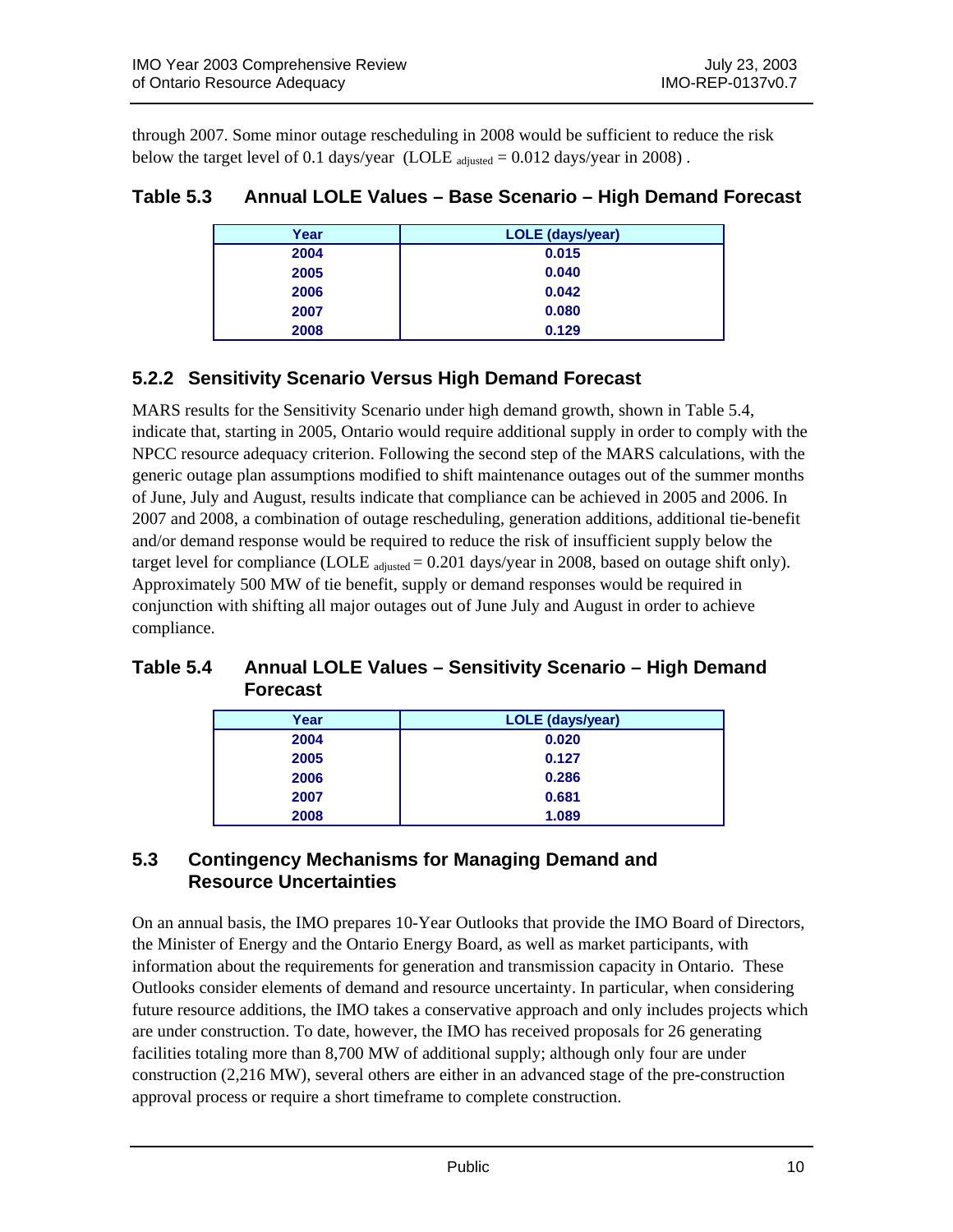If current market incentives prove insufficient to motivate construction of additional generators or development of comparable demand response programs, several courses of action are available to restore Ontario's demand - resource balance.

At any time, the IMO Board of Directors can initiate implementation of a capacity reserve market in order to attract additional generating capacity into the market. The mechanisms for this process would be approved by the Minister of Energy and formalized in the Market Rules.

Since 2002, on a year by year basis, the IMO has implemented an Emergency Demand Response Program (EDRP). For 2002 approximately 340 MW of load was contracted under this program. The 2003 response is expected to be at least as much and possibly more than 100 MW higher. The relief from the EDRP has not been modeled in this review because of the year by year nature of the program.

For 2003, the Ontario Government, through the Ontario Electricity Financial Corporation, issued a Request for Proposal for emergency generators to be installed by the summer of 2003 to augment supply over the summer peak and into 2004. This measure is expected to yield approximately 400 MW of supply, most of it by mid-July. With uncertainties around the exact amount of capacity which will be built, along with the timing and life-span of units, the IMO has chosen not to model these generators for this review.

Every quarter, looking from one month in the future out 18 months, the IMO assesses the integrated generator and transmission outage plans of market participants. Periods where outages result in inadequate resource levels are identified to generators and transmitters. If market participants fail to proactively reschedule outages to mitigate concerns, the IMO may veto outages in the near-term to ensure sufficient capacity is available to meet non-dispatchable demand. The relief which can be expected from this measure can amount to up to 2,600 MW over the summer months and more during other periods. For the years where the LOLE exceeded 0.1 days/year in Sections 5.1 and 5.2, the generic outage plan assumptions were modified to shift maintenance outages out of the summer months of June, July and August. This shift resulted in acceptable LOLE's for all cases except for 2007 and 2008 under the Sensitivity Scenario combined with high demand growth.

Although a tie benefit of only 1,500 MW has been assumed for purposes of this review, the coincident interconnection capability is normally in the range of 4,000 MW. Data from the first year of market operation reveals imports averaged more than 2,300 MW whenever demand exceeded 23,000 MW. Further study will be conducted over the next year to determine whether the IMO tie benefit assumption should be raised.

**- End of Section -**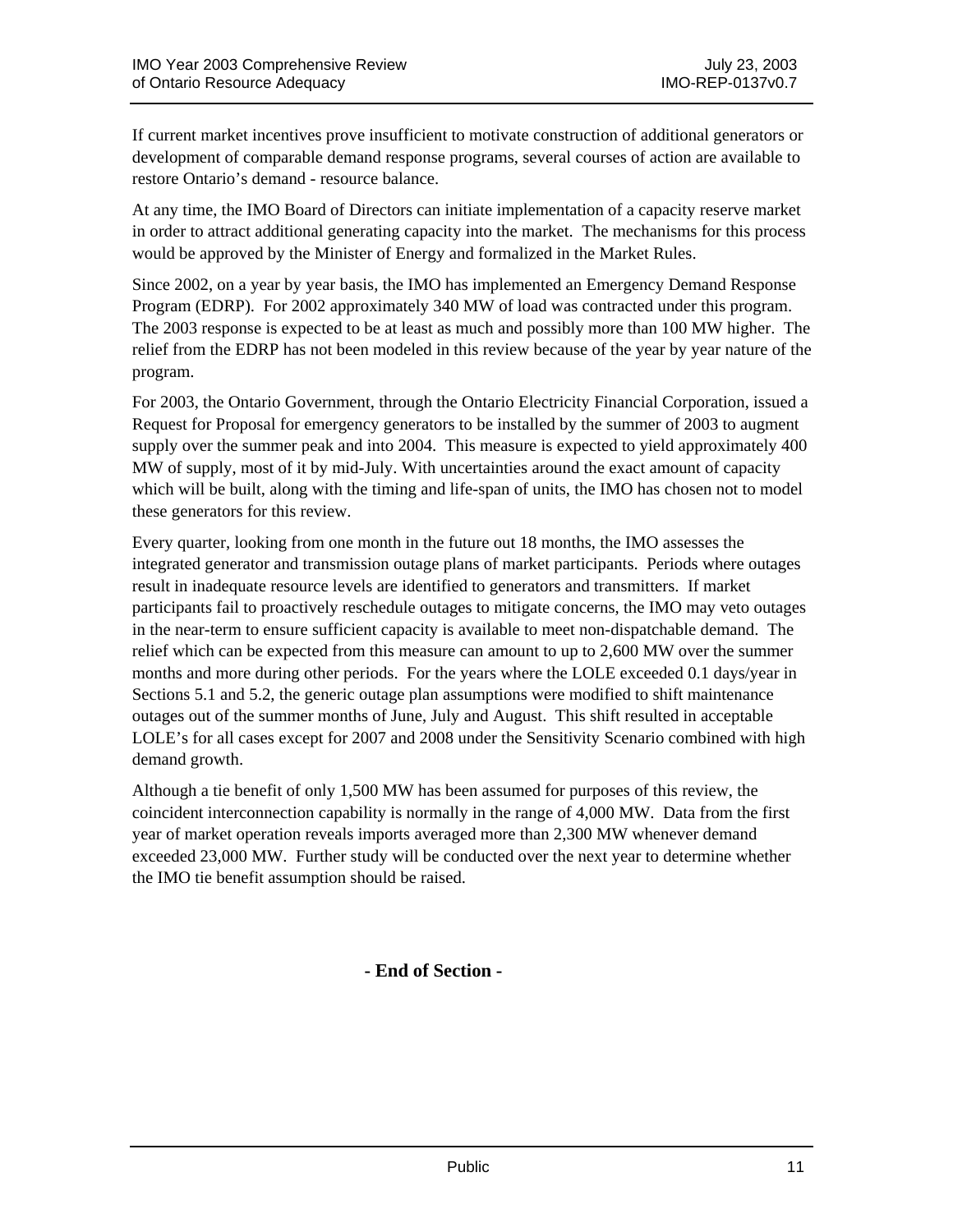This page intentionally left blank.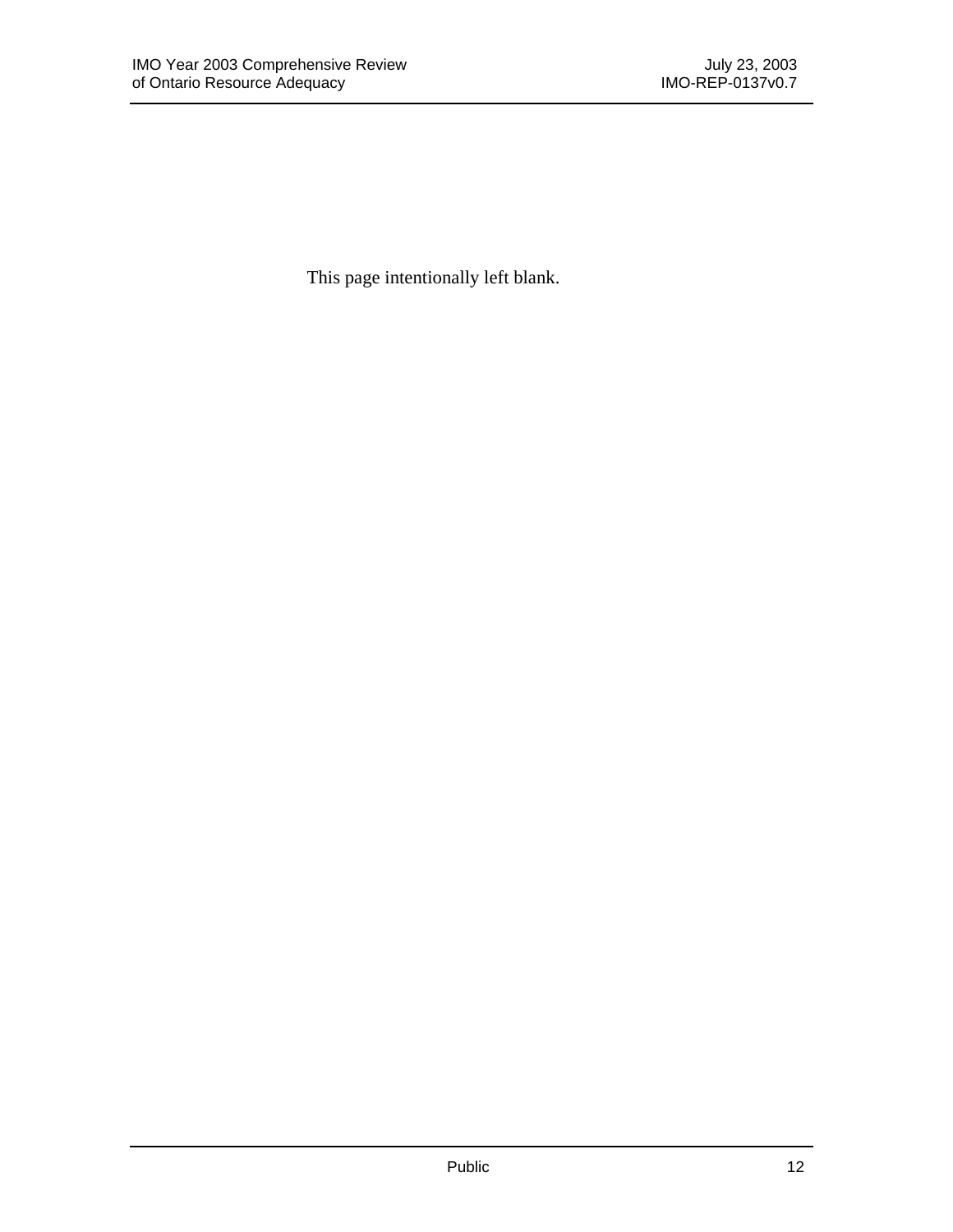### <span id="page-20-0"></span>**6.0 PLANNED RESOURCE CAPACITY MIX**

#### **6.1 Reliability Impacts of Forecast Net Installed Capacity by Fuel Type and Environmental Restrictions**

The Ontario system has a well balanced resource mix with a variety of fuel types, which helps offset the risks which might be associated with an exaggerated dependency on one principal fuel. However, possibilities exist which could drive a shift in fuel mix and result in certain risks being realized.

The maximum generation from fossil fuels must be controlled within regulated limits for acid gas emissions. These acid gas emission amounts have been controlled in the past by use of lower sulfur coal, and use of oil/gas fired generation options. Environmental considerations may result in either additional retirements over those already assumed, or lower utilization factors for some generating units. Lakeview coal-fired generating units are already assumed to retire by April 2005 as a result of the government regulation requiring the plant to cease burning coal. A recent report issued by the government of Ontario recommends the retirement of Atikokan and Thunder Bay generating units by July 1, 2005. Even if no additional retirements occur over the next five years, fossil fuel emission limits can be expected to influence installation of emission abatement measures, conversion to other fuels, or possibly lower plant utilization rates.

In the event of additional restrictions on coal-fired generation, or if some returning nuclear generation is not successfully restored to service, a combination of generation, transmission or demand responses may be needed to ensure Ontario reliability.

In excess of 8,700 MW of proposed generation has been submitted to the IMO for connection assessment. The majority of this new generation (about 6,000 MW) is gas-fuelled. From a supply perspective, the IMO monitors generator unavailability arising from fuel related issues and determines the need and amount of capacity discounts to be included in the IMO Outlooks.

Table 6.1 and Figure 6.1 show the net installed capacity mix by the end of each year in the study period.

 $\overline{a}$ 

<span id="page-20-1"></span><sup>&</sup>lt;sup>1</sup> Select Committee on Alternative Fuel Sources - Final Report,  $3^{rd}$  Session,  $37^{th}$  Parliament, 51 Elizabeth II.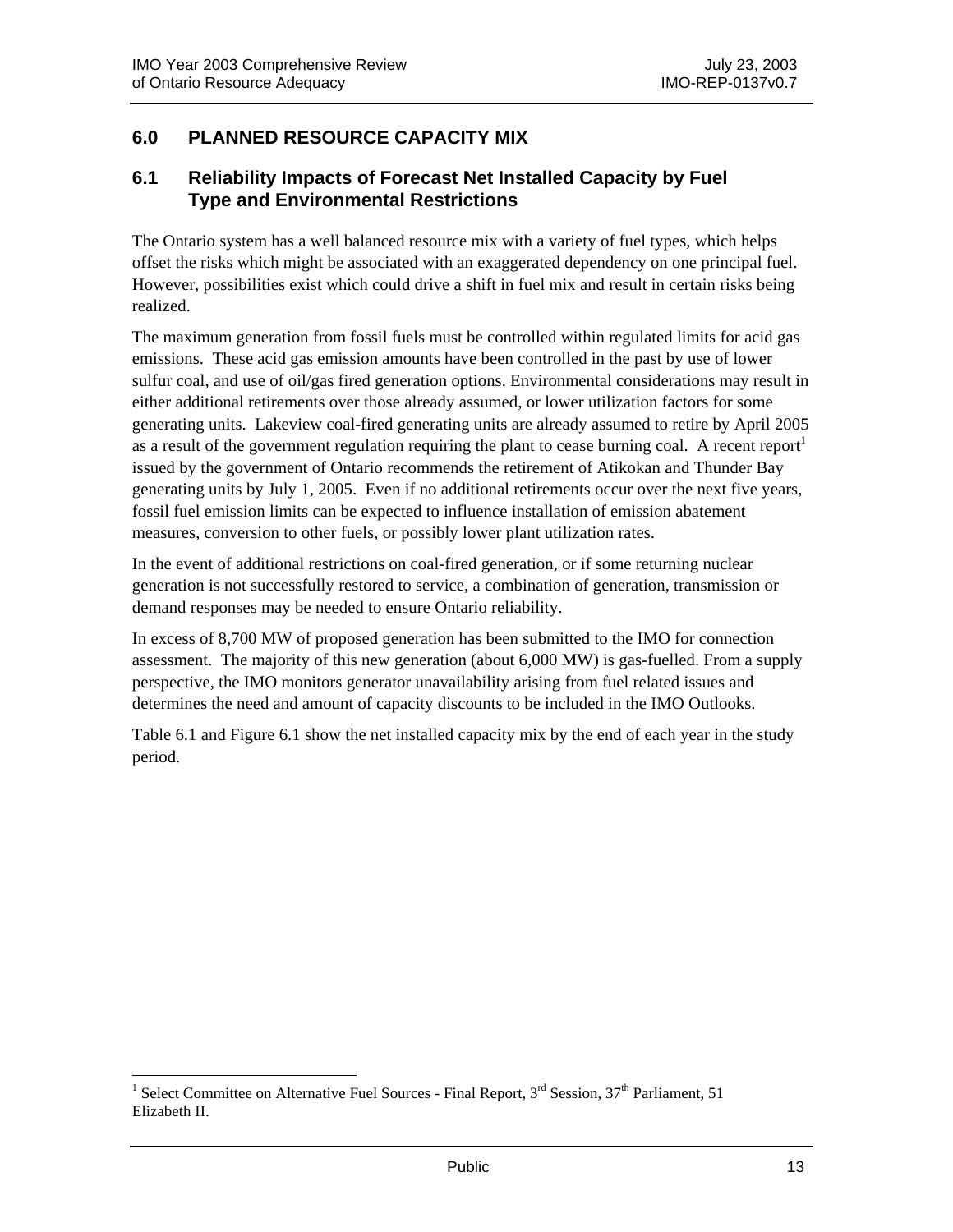<span id="page-21-0"></span>**Table 6.1 Ontario Capacity Mix By Fuel Type** 

| <b>Fuel Type</b> $\text{Year}$ | 2004 | 2005 | 2006 | 2007 | 2008             |
|--------------------------------|------|------|------|------|------------------|
| Nuclear $(\% )$                | 37.8 | 39.2 | 39.2 | 39.2 | 39.2             |
| $\vert$ Coal $\vert\%$         | 23.1 | 20.3 | 20.3 | 20.3 | 20.3             |
| $Oil/Gas$ $(\% )$              | 15.6 | 16.1 | 16.1 | 16.1 | 16.1             |
| Hydroelectric $(\% )$          | 23.3 | 24.2 | 24.2 | 24.2 | 24.2             |
| Other $(\% )$                  | 0.2  | 0.2  | 0.2  | 0.2  | 0.2 <sub>0</sub> |



**Figure 6.1 Ontario Capacity Mix by Fuel Type** 

## **6.2 Available Mechanisms To Mitigate Reliability Impacts Of Capacity Mix And Environmental Restrictions**

Any increase in the capacity-mix diversity would have beneficial effects on supply flexibility and environmental restrictions. Over the past year, almost 1,300 MW of new wind-powered generation proposals have been submitted to the IMO for connection assessment and approval. Many of these are expected to begin construction later this year and commence generating in 2004 and 2005. Although the amount of dependable wind generation capacity must be substantially discounted from the nameplate value, wind energy can successfully reduce the utilization of other potentially energy-limited resources.

Certain generators are being fitted with emission abatement facilities this year to maintain coal-fired supply while meeting all current environmental restrictions.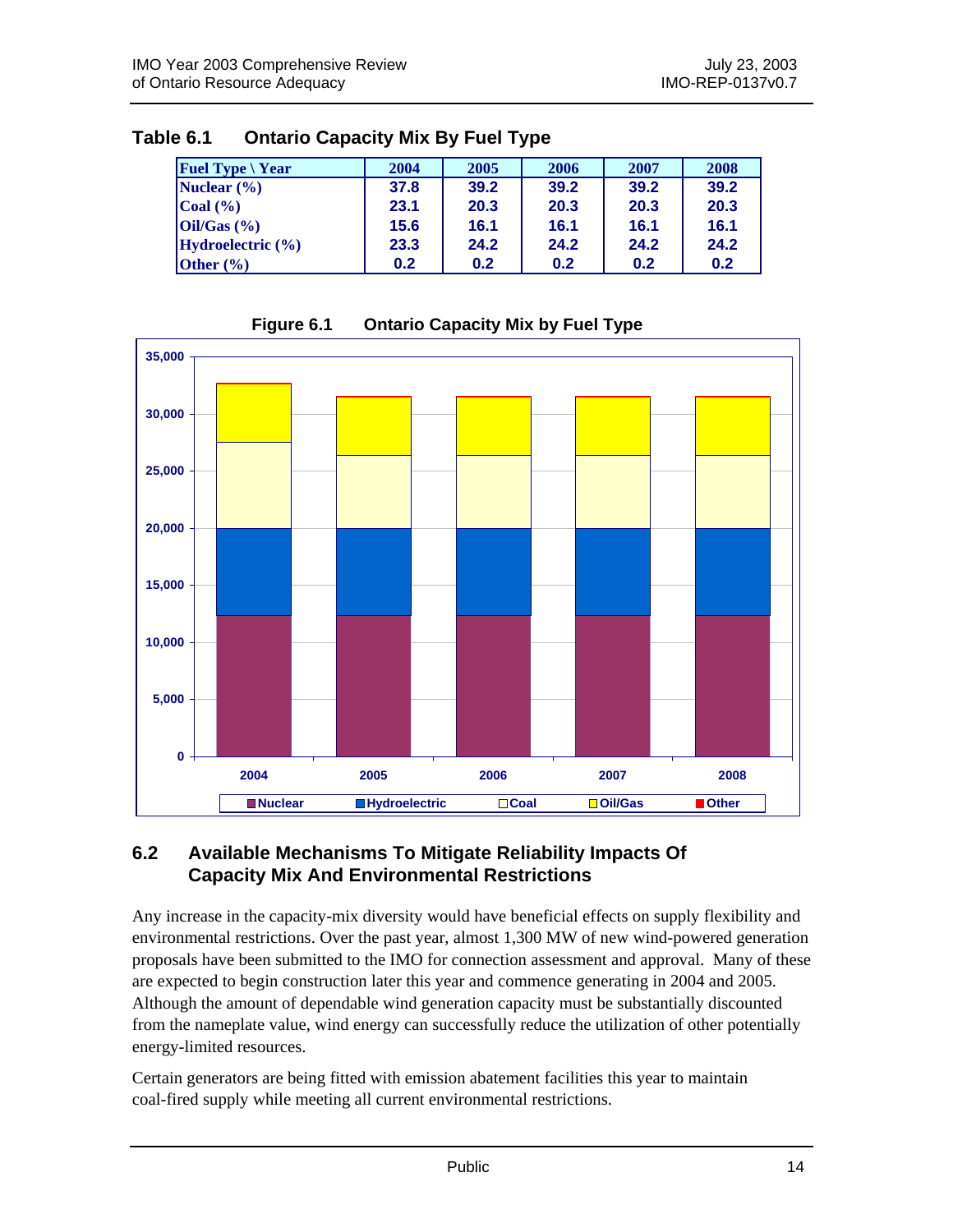The IMO actively encourages diversity in supply options by identifying future capacity needs and engaging in dialogue with the Ontario Government, market participants and other stakeholders. As a competitive alternative to new and existing generation, the IMO promotes a balanced pursuit of supply diversity and demand management options in its Outlooks.

**- End of Section -**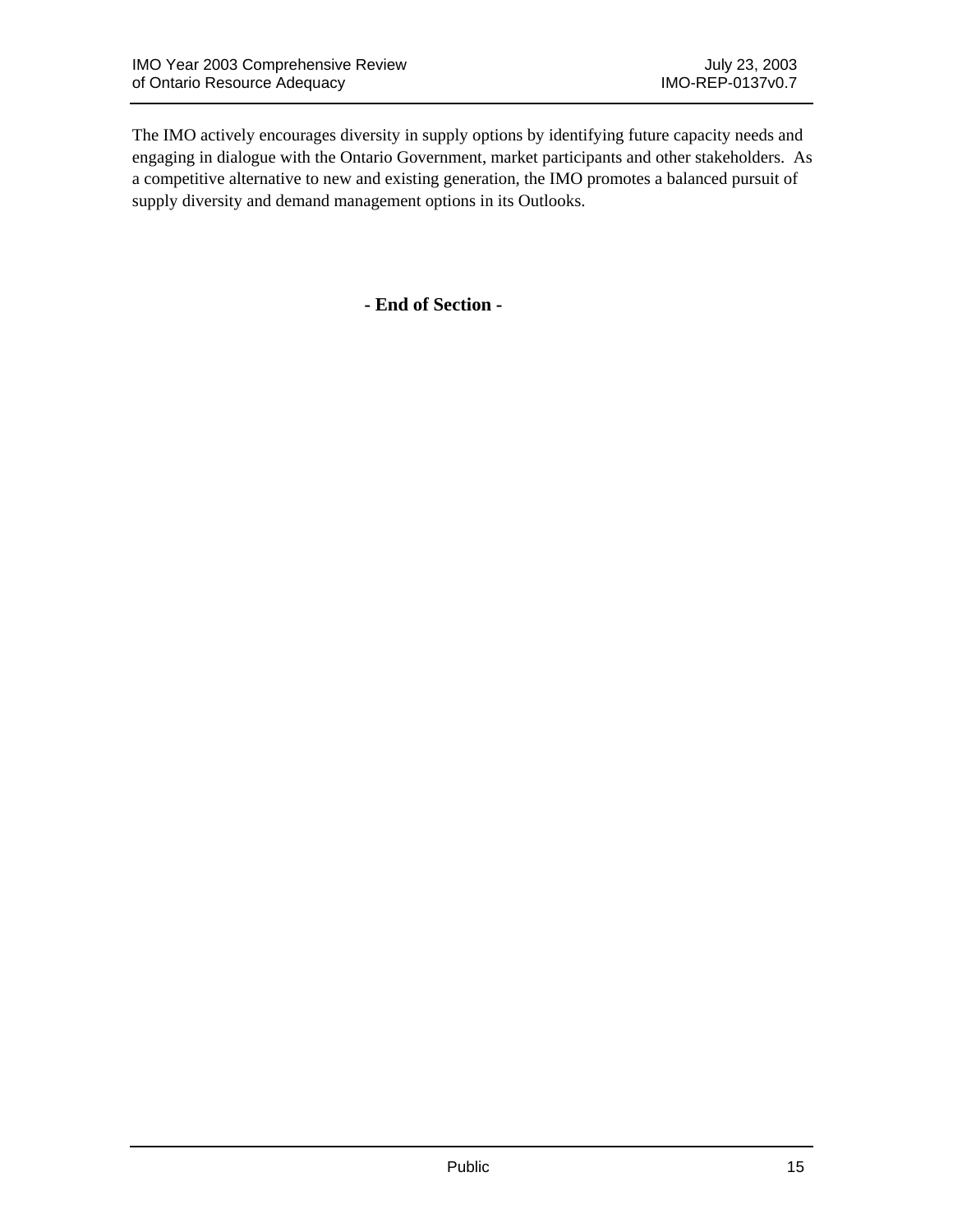This page intentionally left blank.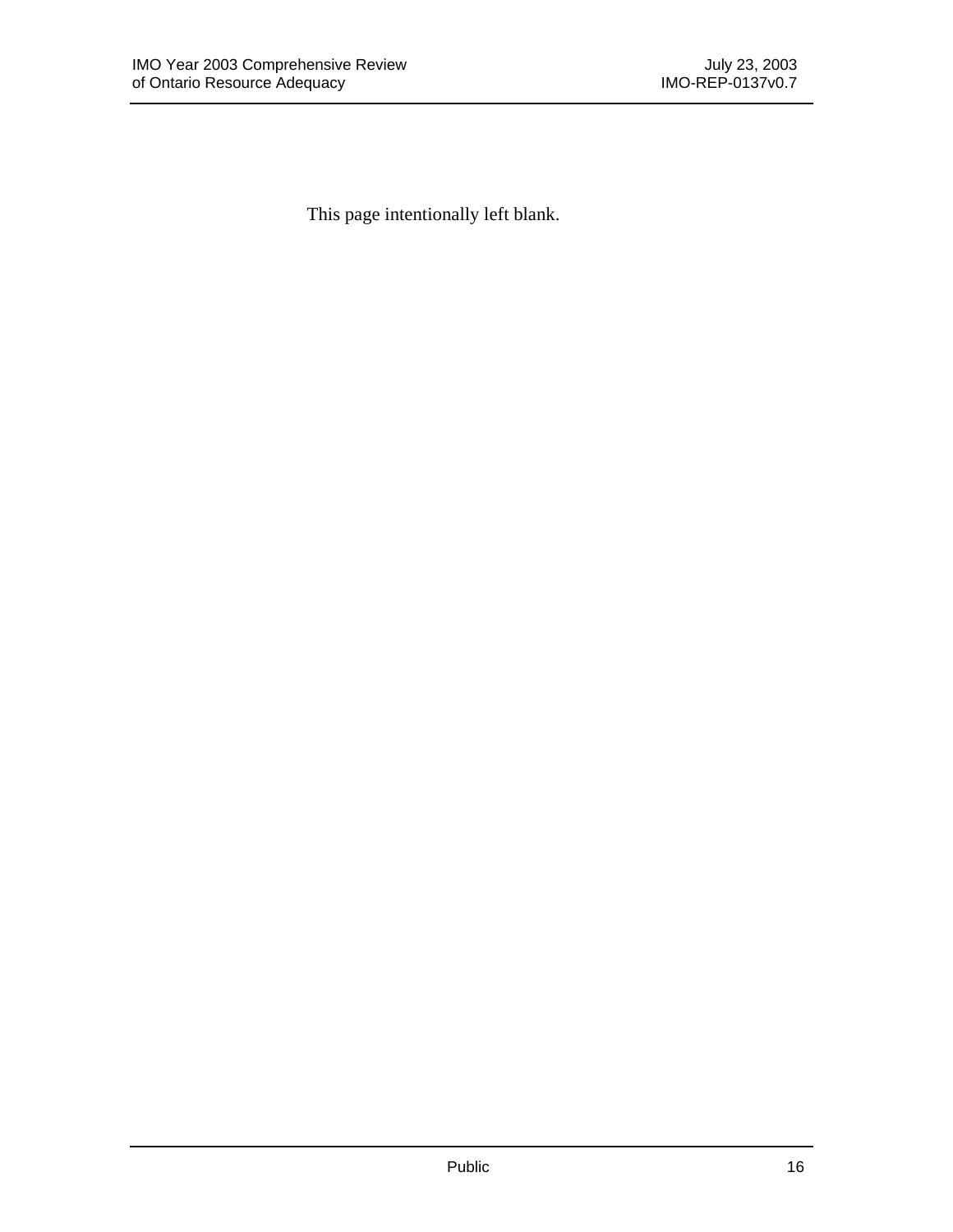# **APPENDIX**

### <span id="page-24-0"></span>**APPENDIX A - DESCRIPTION OF RESOURCE RELIABILITY MODEL**

For the purposes of this study, the IMO used the Multi-Area Reliability Simulation (MARS) program. The Multi-Area Reliability Simulation (MARS) program is capable of performing the reliability assessment of a generation system composed of a number of interconnected areas and/or zones that can be grouped into pools.

A sequential Monte Carlo simulation forms the basis for MARS. In this simulation, a chronological system evolution is developed by combining randomly generated operating states for the generating units with inter-zone transfer limits and hourly chronological loads. Consequently, the system can be modeled in great detail with accurate recognition of random events, such as equipment failures, as well as deterministic rules that govern system operation. Various measures of reliability can be reported using MARS, including the Loss of Load Expectation (LOLE) for various time frames. The use of Monte Carlo simulation allows for the calculation of probability distributions, in addition to expected values, for various reliability indices. These values can be calculated both with and without load forecast uncertainty (LFU). The MARS program probabilistically models uncertainty in forecast load and generator unit availability. The program calculates LOLE values and can estimate the expected number of times various emergency operating procedures will be implemented in each zone and pool.

The first step in calculating the reliability indices is to compute the zone margins on an isolated basis for each hour, by subtracting the load for the hour from the total available capacity in the hour. If a zone has a positive or zero margin, then it has sufficient capacity to meet its load. If the zone margin is negative, the load exceeds the capacity available to serve it, and the zone is in a potential loss-of-load situation. If there are any zones that have negative margins after the isolated zone margins have been adjusted for curtailable contracts, the program will attempt to satisfy those deficiencies with capacity from zones that have positive margins. There are two ways for determining how the reserves from zones with excess capacity are allocated among the zones that are deficient. In the first approach, the user specifies the priority order in which deficient zones receive assistance from zones with excess resources. The second method shares the available excess resources among deficient zones in proportion to the size of their shortfalls. Priorities within pools, as well as among pools, can also be modeled.

### **1.1 LOAD MODEL**

#### **1.1.1 Description And Basis Of Period Load Shapes**

The Ontario power system was modeled as a pool composed of ten zones. Figure A.1 provides a pictorial representation of Ontario's ten zones. Hourly loads for each of the ten Ontario zones were modeled, for the study period.

The IMO uses a multivariate econometric model to forecast energy and peak demand on the IMO-controlled grid. The model uses three sets of forecast drivers: calendar variables, economic conditions and weather effects. Weather is captured using normal weather, which represents the average weather observations based on 30 years of historical data. A consensus of publicly available, provincial forecasts are used to determine the economic drivers in the forecast. The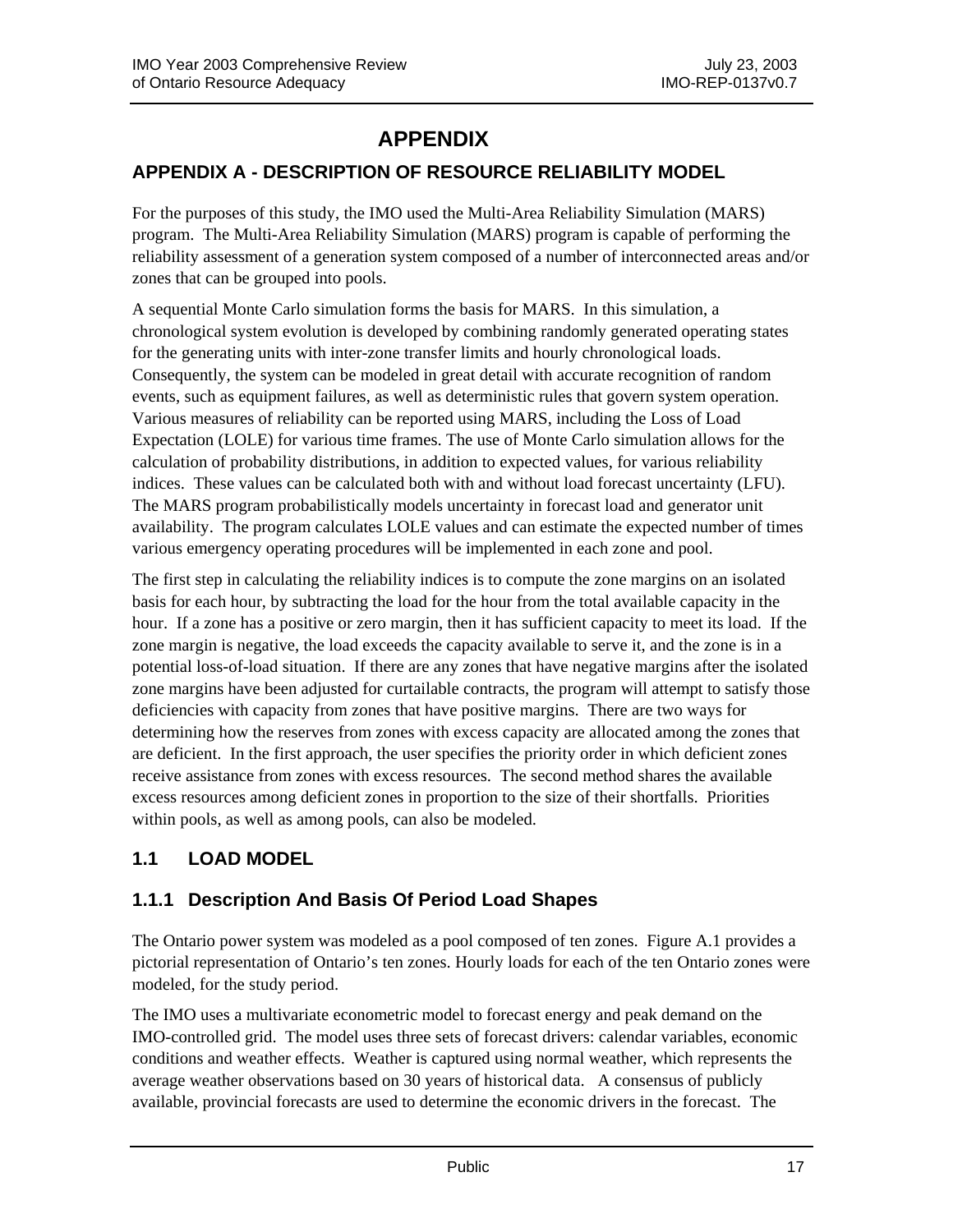<span id="page-25-0"></span>forecast used for this study was based on load, weather and economic data through to the end of October 2002. Two demand growth scenarios (median and high) were developed reflecting differences in two principal economic factors, employment and housing. For the median economic growth scenario, the economic factors showed annual average growth of 1.5% over the 2004-2008 time frame. The high growth scenario had the economic factors growing at a much stronger 2.3% per annum over the same period. Under the high growth scenario (compared to the median) there are 345,000 more people forecast to be employed in 2008 and just under 200,000 more homes (housing stock).

### **1.1.2 Load Forecast Uncertainty**

Load forecast Uncertainty (LFU) is a measure used to capture the uncertainty in demand due to one standard deviation in the weather elements. LFU is also referred to as the standard deviation (SD). The standard deviation of weather-related demand in Ontario varies between about 2 percent and 7 percent through the year. The MARS program was provided with hourly load data for the entire five-year period, as well as monthly standard deviations (SD), for each of the ten zones modeled. Reliability indices were calculated at each load level around the mean value (mean, mean + SD, mean + 2SD, mean + 3SD), as well as weighted-average indices.

#### **1.1.3 Demand-Side Management**

The peak demand values include loads that may be dispatched off during high price periods, loads that may simply reduce in response to high prices, and loads that may otherwise be reduced in the case of a shortfall in reserves. For the purposes of resource adequacy assessments, the IMO assumes that 300 MW of price-responsive demand is available, based on operational experience. This amount was modeled in MARS as part of the emergency operating procedures (EOP).

#### **1.2 RESOURCE REPRESENTATION**

MARS has the capability to model the following types of generation resources:

- Thermal.
- Energy-limited.
- Cogeneration.
- Energy-storage.
- Demand-side management.

An energy-limited unit can be modeled probabilistically as a thermal unit with an energy probability distribution, or deterministically as a load modifier. Co-generation units can be modeled as thermal units with an associated hourly load. Energy-storage and demand-side management impacts can be modeled as load modifiers. For each unit modeled, the installation and retirement dates and planned maintenance requirements must be specified. Other data such as maximum rating, available capacity states, state transition rates, and net modification of the hourly loads depend on the unit type. The planned outages for all types of units in MARS can be specified by the user or automatically scheduled by the program on a weekly basis.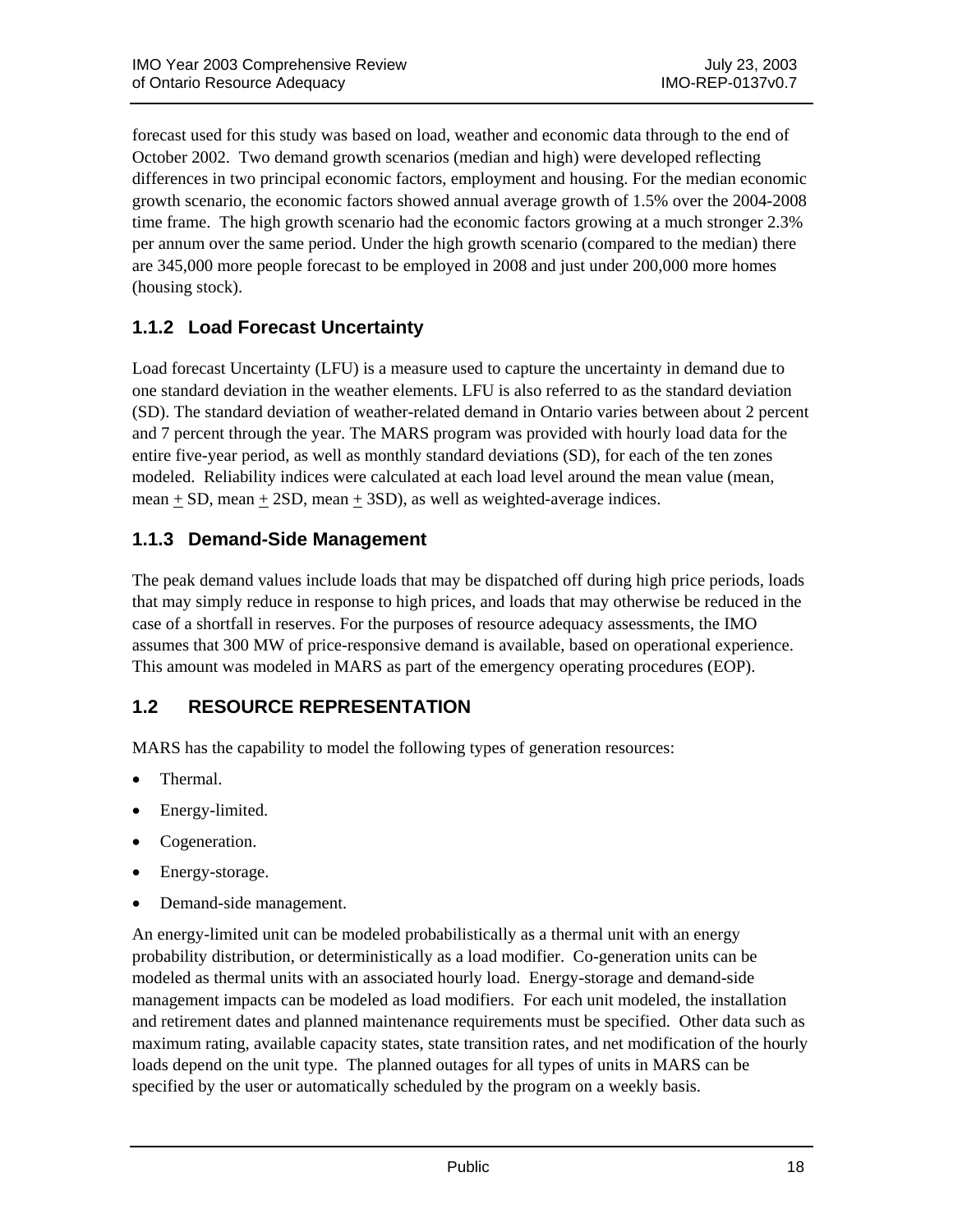<span id="page-26-0"></span>All thermal generators in Ontario, for each of the ten zones, were modeled on an individual unit basis. The available capacity states, state transition rates, and planned outage information were input for each thermal unit. Hydroelectric generators were modeled as energy-limited resources. Minimum and maximum ratings and energy production capabilities were input on a monthly basis for the hydroelectric generators.

### **1.2.1 Unit Ratings**

### **1.2.1.1 Definitions and Values**

The aggregated net installed capacity values for all existing generating units registered in the IMOadministered markets, as of May 2003, are shown in Table A.1.

**Table A.1 Net Installed Capacity - As Of May 2003** 

| <b>Resource Type</b>                 | <b>Total, MW</b> | # of Stations |
|--------------------------------------|------------------|---------------|
| <b>Nuclear</b>                       | 10,836           |               |
| <b>Coal</b>                          | 7,546            | 5             |
| Oil/Gas                              | 4,416            | 24            |
| <b>Hydroelectric</b>                 | 7,636            | 59            |
| Miscellaneous (wind,<br>waste, etc.) | 66               |               |
| Total                                | 30,500           | 94            |

\* The number of operating nuclear stations will increase to five with the operation of the first Bruce A unit.

Seasonal (January and July) output capabilities, submitted by market participants were input to MARS. These capabilities take into account any output deratings given by equipment or ambient limitations, and environmental restrictions.

Hydraulic station minimum and peak outputs, and monthly energy production capabilities submitted by market participants are based on median (exceeded 50 % of the time) river flows, determined from about 30 years of record.

### **1.2.1.2 Procedure for Verifying Ratings**

The Ontario Market Rules permit various tests to be carried out by the IMO. Explicit test procedures for verifying generator ratings are currently under development. For this review, the IMO used ratings submitted by market participants; these were verified through comparison with revenue and operational metering.

### **1.2.2 Unit Unavailability Factors**

### **1.2.2.1 Type Of Unavailability Factors Represented**

Equivalent Forced Outage Rates (EFOR) for each unit are used that reflect both forced outages and periods of derated output. These were based on unit specific data supplied by market participants. Historic information and forecast future performance are combined to derive the rates.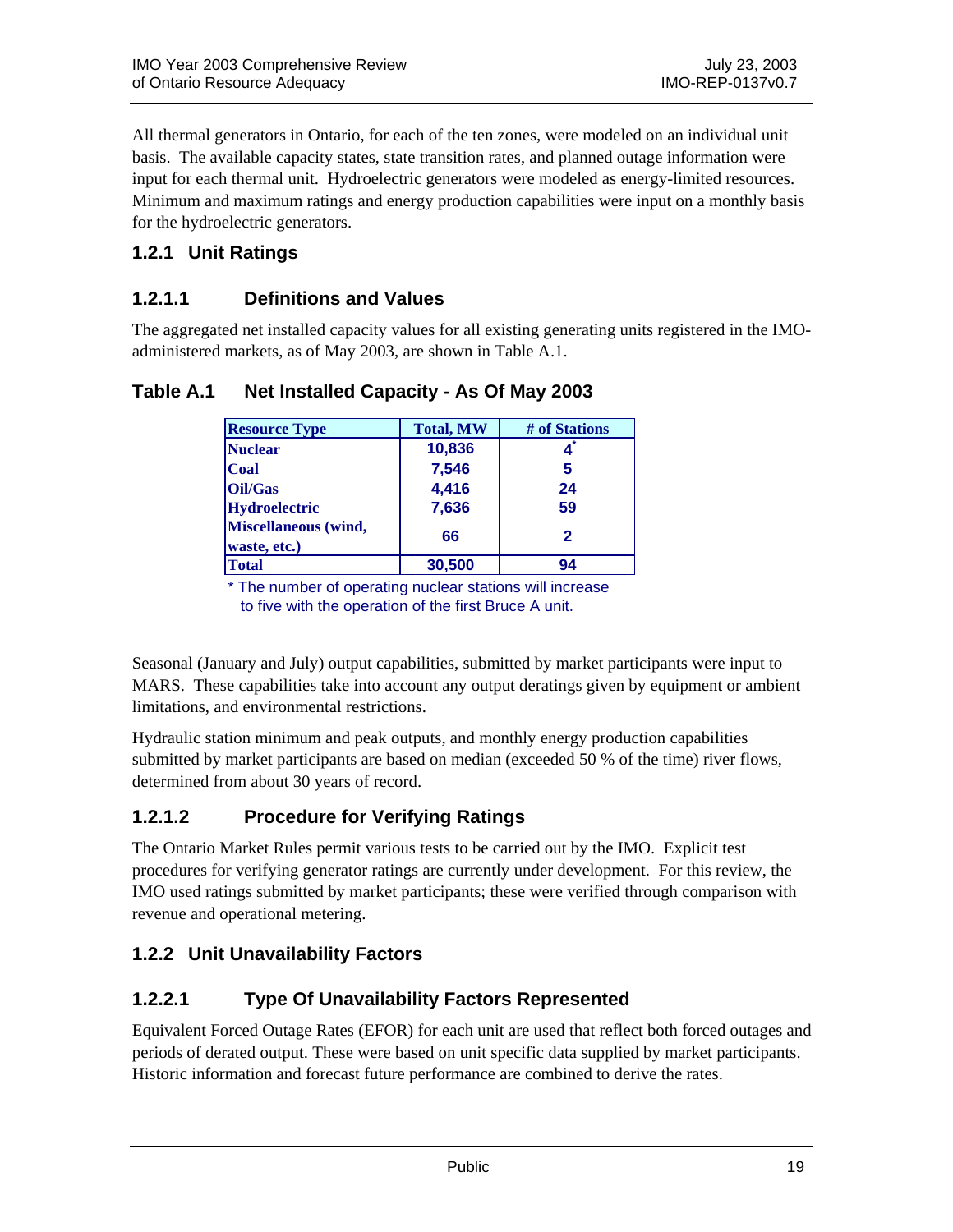<span id="page-27-0"></span>Planned maintenance was modeled on a unit basis. For the first year of study, explicit outage plans were modeled, as submitted by market participants. For the remainder of the study period, representative outage plans were used. The assumptions with respect to planned maintenance amount to the equivalent of a weighted-average planned outage factor of about 13%.

### **1.2.2.2 Source Of Unavailability Factors Represented**

EFOR and POF values used in this study are regularly provided by market participants to the IMO for its routine Outlooks. Actual outage history is obtained from the IMO's Integrated Outage Management System. For a few small units (below the reporting threshold stipulated by the IMO) the IMO uses NERC GADS data.

#### **1.2.2.3 Maturity Considerations and In-Service Date Uncertainty**

Unit maturity was considered in this study. For new generating units, higher EFOR values were assumed for an immaturity period of up to three years from the in-service date. Table A.2 shows the immaturity EFOR values used for the various types of new generation assumed in this study.

### **Table A.2 Immaturity EFOR Values**

| <b>Fuel Type</b> | <b>Immaturity EFOR (%)</b> |  |
|------------------|----------------------------|--|
| <b>Nuclear</b>   | $8 - 13$                   |  |
| Gas              | $20 - 40$                  |  |

Unit in-service date uncertainties were taken into account through the Sensitivity Scenario, in which the possibility that some of the planned generating units may not come in service within the five-year period.

### **1.2.2.4 Tabulation of Typical Unavailability Factors**

The range of forecast EFOR indices for fossil, nuclear and hydroelectric units, used for this study, are contained in Table A.3. They were either provided by market participants (and reflect a combination of past experience and expected future experience) or they are representative values chosen from NERC GADS data.

| Table A.3 | <b>Ontario Projected Equivalent Forced Outage Rates</b> |
|-----------|---------------------------------------------------------|
|-----------|---------------------------------------------------------|

| <b>Fuel Type</b> | EFOR $(\%)$ |
|------------------|-------------|
| <b>Nuclear</b>   | $2 - 8$     |
| Coal             | 5 - 45      |
| Oil/Gas          | 5 - 50      |
| Hydroelectric    | د>          |
| ther             | g           |

### **1.2.3 Purchase and Sale Representation**

No purchase or sale contracts were identified to the IMO for the five-year period, therefore none were considered for this assessment.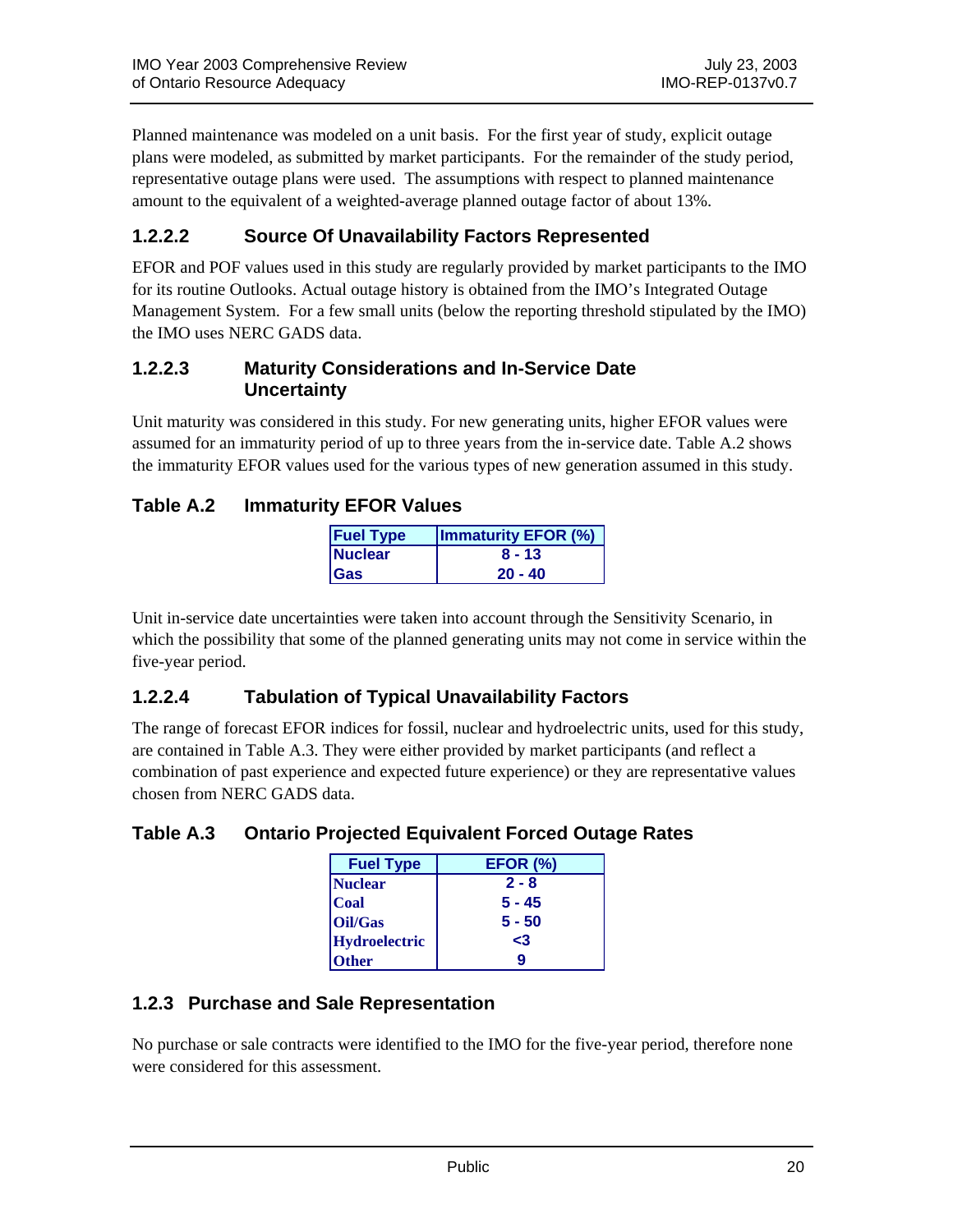### <span id="page-28-0"></span>**1.2.4 Retirements**

An amount of 1,148 MW of generating capacity was assumed to retire in April 2005, as indicated by the facility owner.

### **1.3 REPRESENTATION OF INTERCONNECTED SYSTEMS**

There are five systems with which the Ontario system is interconnected: Manitoba, Minnesota, Michigan, New York and Quebec. The five interconnected systems that can provide assistance to the Ontario system were modeled as external to the Ontario pool. Neighbouring systems treated as external areas with constant hourly loads of 1 MW. In each of these external areas a dummy generator was modeled, with a variable capacity up to the amounts expected to be offered into the Ontario market. The expected capacity values were based on past operational experience and load and capacity reports issued by the respective system operators, subject to the limitations of the transmission interconnections outlined in Table A.4. Limits apply year-round except where seasonal ratings are indicated.

| <b>Interconnection</b>                      | <b>Limit - Flows Out of Ontario</b><br><b>MW</b> | <b>Limit - Flows Into Ontario</b><br><b>MW</b> |
|---------------------------------------------|--------------------------------------------------|------------------------------------------------|
| <b>Manitoba</b>                             | 275                                              | 324                                            |
| <b>Minnesota</b>                            | 140                                              | 90                                             |
| <b>New York St. Lawrence</b>                | 400                                              | 400                                            |
| <b>Quebec North - Summer</b>                | 95                                               | 65                                             |
| Quebec South (East and Ottawa) - Summer     | 740                                              | 1,385                                          |
| New York Niagara (60 Hz and 25 Hz) – Summer | 1,800                                            | 1,300                                          |
| Michigan – Summer                           | 2,100                                            | 1,700                                          |
| <b>Quebec North – Winter</b>                | 110                                              | 84                                             |
| Quebec South (East and Ottawa) - Winter     | 760                                              | 1,385                                          |
| New York Niagara (60 Hz and 25 Hz) – Winter | 2,000                                            | 1,500                                          |
| <b>Michigan</b> – Winter                    | 2,200                                            | 1,700                                          |

#### **Table A.4 Ontario Interconnection Limits**

An analysis of historical power flows on Ontario's interconnections for the five years prior to market opening in 2002 shows that outside of summer peak demand periods up to 1,800 MW of external generation supplied Ontario demand. From the same analysis, up to 1,400 MW external generation supplied Ontario demand during summer peak months in recent years prior to 2002.

During Ontario's summer peak demand periods of July and August expected requirements for imports are greatest: imports are still expected to be available despite the fact that many neighbouring systems are often experiencing their peak demand. This is mainly due to the non-coincidence of the daily peak hours between Ontario and its neighbours and the availability of spare capacity from systems that are not summer peaking.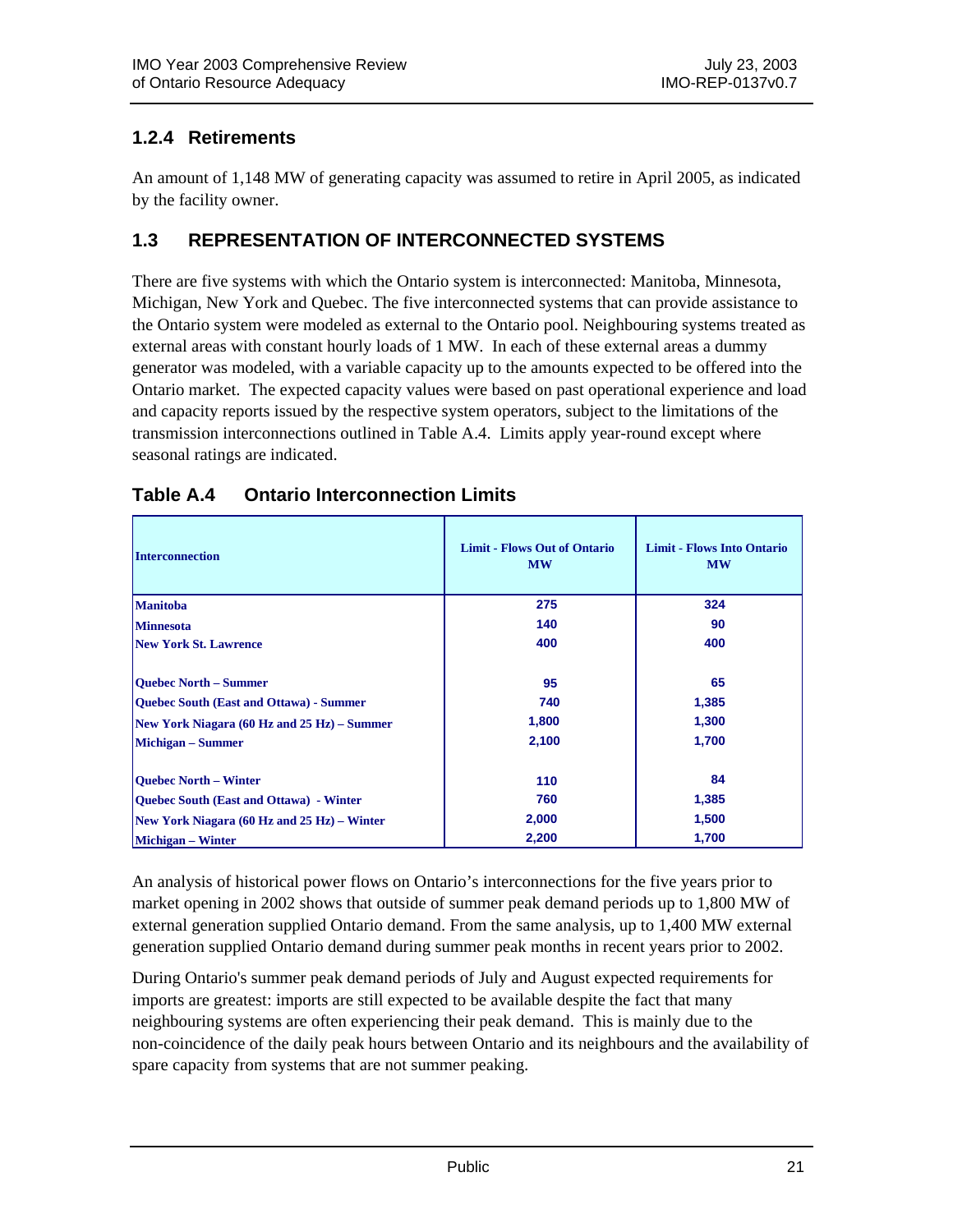<span id="page-29-0"></span>The actual hourly import levels experienced from market opening in May 2002 up to February 11, 2003 indicate an average import level of 1,088 MW for all hours. During the 1,440 hours when Ontario demand exceeded 20,000 MW the average import level was 1,622 MW. During the 225 hours when Ontario demand exceeded 23,000 MW the average import level was 2,371 MW, and occasionally reached the Ontario coincident import capability (approximately 4,000 MW).

The NPCC CP-5 study entitled "Review of Interconnection Assistance Reliability Benefits" published in May 1999, provided an assessment that over 2,500 MW of interconnection assistance is reasonably available to the Ontario system and recommended that Ontario increase its tie benefit assumptions. A degree of modeling bias in that study may have overstated the Ontario tie benefit; new studies being conducted this year are expected to provide updated guidance for assumptions of tie benefit for Ontario and all other NPCC areas.

Future levels of imports into Ontario will vary depending on several factors, including the availability and willingness of resources in external jurisdictions to supply the Ontario market, and the availability of required transmission capacity. However, for the purposes of this study the total interconnection assistance assumed available to Ontario over the five-year period was set at 1,500 MW.

### **1.4 MODELING OF LIMITED ENERGY RESOURCES**

Hydroelectric generators were modeled as energy-limited resources. Minimum and maximum ratings and monthly energy production capabilities were input on a monthly basis for the hydroelectric generators. The MARS program was directed to dispatch the energy-limited resources on an as-needed basis, subject to the minimum and maximum capacity, and energy production capability limitations.

#### **1.5 MODELING OF DEMAND-SIDE MANAGEMENT**

Peak demand values include loads that may be dispatched off during high price periods, loads that may simply reduce in response to high prices, and loads that may otherwise be reduced in the case of a shortfall in reserves. For the purposes of resource adequacy assessments, the IMO assumes that 300 MW of price-responsive demand is available, based on operational experience. This amount was modeled in MARS as part of the emergency operating procedures (EOP).

### **1.6 MODELING ALL RESOURCES**

All generators registered in the IMO-administered market were modeled in the study according to their type, as described in Section 1.2 and 1.4.

### **1.7 OTHER ASSUMPTIONS**

### **1.7.1 Internal Transmission Limitations**

The Ontario IMO-controlled grid consists of a robust southern grid and a sparse northern grid. It has been modeled as a pool composed of ten zones. Figure A.1 provides a pictorial representation of Ontario's ten zones. All transmission interfaces between the ten zones within the Ontario pool were modeled as they are defined in IMO System Control Orders (SCO). No random transmission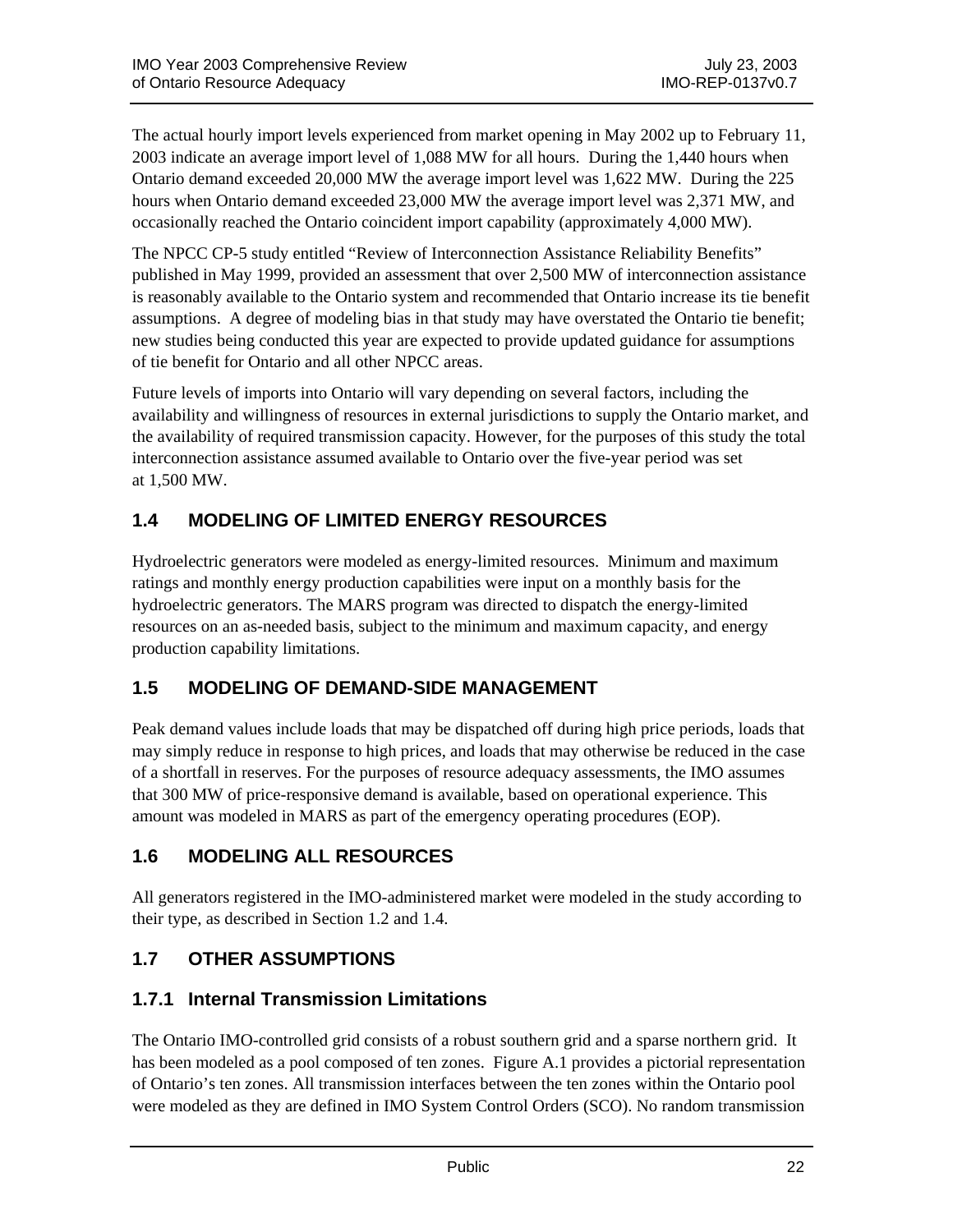outages were modeled on the interfaces. The transfer limits were specified for each direction of the interface (positive and negative) and were changed seasonally if necessary. The amount of assistance that deficient zones were permitted to receive from zones with excess resources was limited by the transfer limits on the interfaces, as shown in Table A.5. Limits apply year-round except where seasonal ratings are indicated.